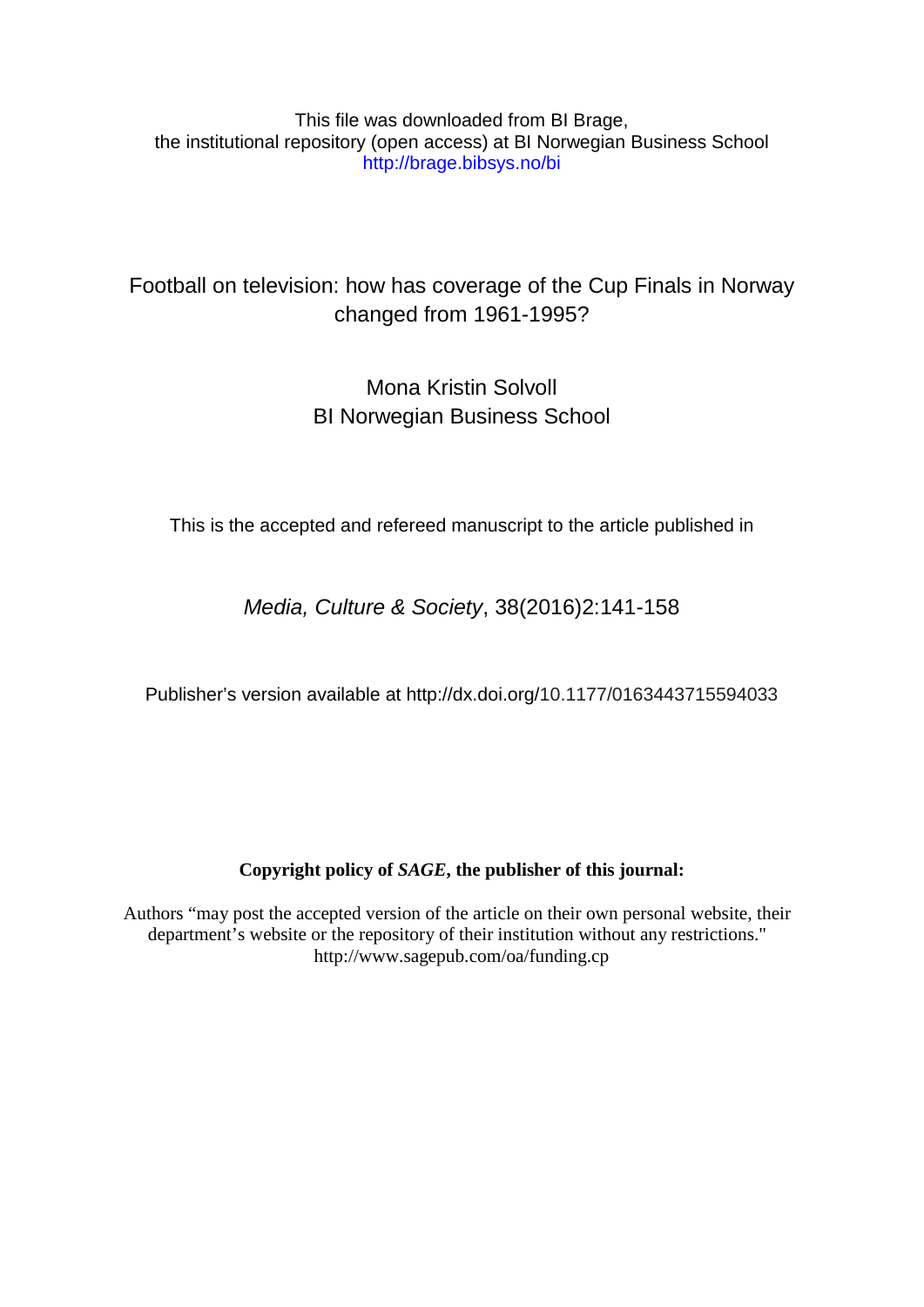# **Football on Television: How has coverage of the Cup Finals in Norway changed from 1961 to 1995?**

### **Introduction**

Live football has always been compelling television. As Frandsen (1996), Dahlén (1999) and Reimer (2002) argue, sport coverage played a significant role in the development of Swedish and Danish public service broadcasting. In Norway, the coverage of sport has been one of the Norwegian public service broadcaster, NRK's, main strategies to secure itself a position as a national, unifying media institution, both during and after its television monopoly (Author removed, 2009).

Although there has been much research effort put into media sport (see Tudor, 2013 for an overview), we lack insight into the actual production practice of televised sport and how it has developed over the years. As Tudor (2013:220) argues, 'Given the prominence of television coverage in the literature, it might seem somewhat surprising that there has not been more attention paid to the visual dimension'. In this article, I will try to fill these two gaps in media sport studies by doing a textual analysis of the visual presentation of twelve Cup Finals on NRK. The scope of my article is limited to a study of the broadcaster's production process which lies behind the sending of a message.

Gary Whannel claims the production of televised football draws on elements from three other television genres: the practice of journalism, entertainment and drama (Whannel, 1992). Using Whannel's argument, I will investigate (1) how the production practices of the NRK coverage of the Norwegian Men's Football Cup Final rely on journalism, drama and entertainment and (2) how this has changed during the period from 1961 to 1995.

My study will add to current understanding of televised sport in two ways. Firstly, it will add more insight into the relationship between the three production practices, in accordance with Whannel's model. In my study, entertainment and journalism tend to merge into what we know as 'infotainment', without downplaying the journalistic convention. The most surprising findings are that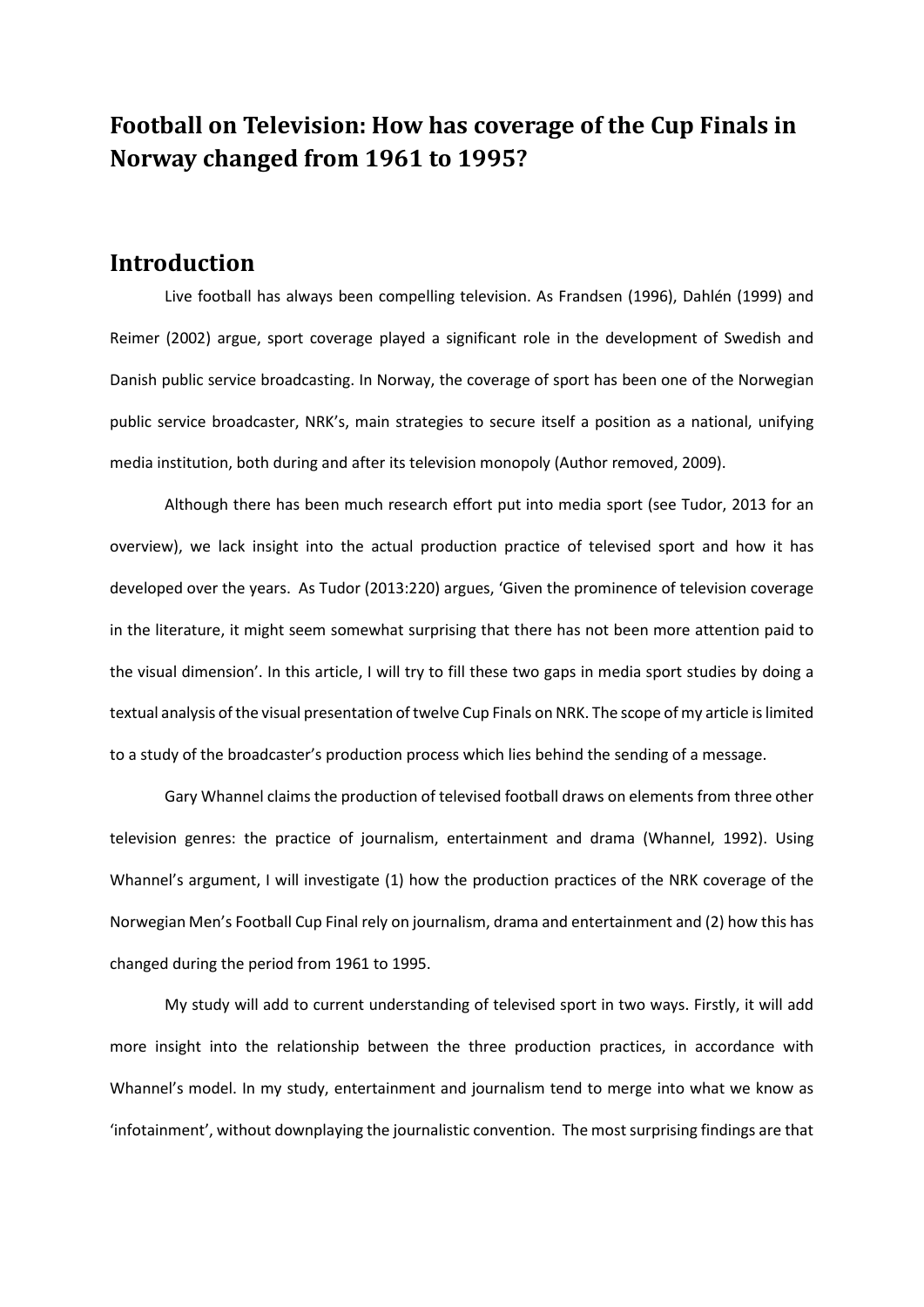drama has played a minor role. Elements from this genre increased significantly, however, in the 1990s when NRK met competition from a commercial public service broadcaster.

Secondly, my analysis will illustrate that the practice of producing the Cup Final in NRK has not followed a gradual and linear development. Rather, the production practice continually undergoes changes with smaller modifications and adjustments, constantly testing the legitimate limits for how the practice might balance between entertainment, journalism and drama without distressing the values of a public service broadcaster.

### **Previous research on televised sport**

As Scannell (2014) claims, the 1975 British Film Institute's Monograph, *Football on Television* edited by Ed Buscombe in 1975 is the essential urtext within the field of television and sport. Founded on semiological analysis, Buscombe (1975:3) argued that the use of production techniques -- such as editing, framing, cutting speed, camera movement and placing -- adds an additional level of coding, which turns televised football into something more than simply reflecting a real match. In BFI's collection of essays, Barr's and Ryall's examinations of visual styles in two broadcast matches are particularly relevant for me as it draws a distinction between the analytical and entertainment driven styles of the coverage. These early essays also highlight the distinction between different types of audiences, i.e. dedicated football fans, sport interested viewers and the general viewing public (Merkel, 1994).

The majority of studies within televised sport have examined the role of media sport in transforming constructions of national ideologies and identities related to themes such as masculinity, morality, race, gender and ethnicity (see, for instance, Boyle and Haynes, 2000; Rowe, 2003; Alghasi, 2011; Pedersen, 2013). These studies are relevant to me as they highlight dramatic aspects of sport coverage by focusing on narrative, characters, conflicts and suspense while depending upon audience involvement in a narrative. As I am studying an annual national media event, it is interesting to find out whether NRK is using this event to constitute structure of national identity and the notion of a national unity.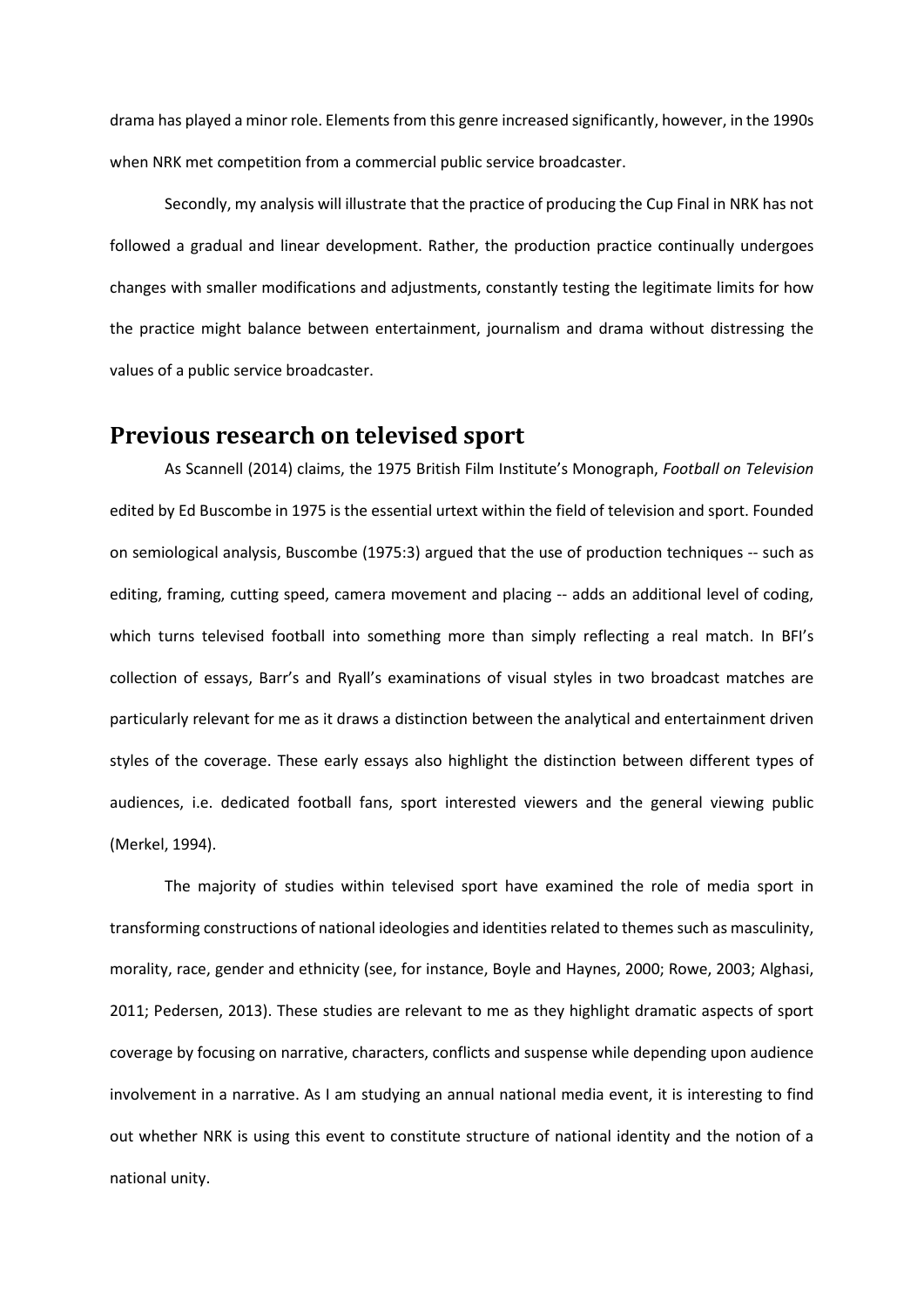Sport journalism, as a particular field of interest, has been analysed by, for instance, Helland (2003), Boyle (2006) and Horky and Stelzner (2013). Studies by Genovese (2010), Schultz and Wei (2013) and Vogan (2013) have been particular interesting in my case, as these consider how the work of television sports reporters has changed in a historical perspective.

The entertainment value of TV sports programmes has been explored by a number of textual analyses (Rowe, 2003) and in relation to sports journalism (Boyle, 2006). A major contribution to the body of research has been made by Kirsten Frandsen (1996, 2008, 2010 and 2012). She claims, for instance, that the works of sport journalists include on the one hand, entertainment, fascination and events and, on the other hand, enlightenment and argumentative, critical journalism (Frandsen, 2008). In my study I wish to explore Frandsen's argument (2008) that entertainment and journalism can coexit in sport coverage, and in some cases enlarge one another.

Both the literature on the historical and the national dimension of televised sport is scattered in Norway. In an analysis of the 2000 UEFA European Football Championship, Helland (2003) compares the coverage of the state-owned broadcasting service, NRK, and the commercial public service broadcaster, TV2. Helland claims that NRK put greater emphasis on the informational and ceremonial aspects of coverage. I wish to explore whether NRK emphasised the same aspects in the early coverage of the national Cup Finals as it did during the UEFA Championship in 2000.

In terms of technical aspects of televised sport, several studies on "live" have informed my research. The work of Scannell (2014) and older studies by Morse (1083) and Marriott (1996) are of particular interest as they focus upon the *quality* of live and the immediacy effect. They also discuss the relationship between the live format and narratives. As Scannell argues: "Much of the routine coverage of a live soccer match simply *follows* the action through [camera] C1 and C2 (…) It is only when goals are scored that television's visual coverage moves into a different gear. It no longer follows the action. It produces its own visual narrative (Scannell, 2014:162).

Finally, most researchers within the media sport field acknowledge the conceptual framework of Garry Whannel (1992). I wish to explore this framework by using it explicitly as an analytical model.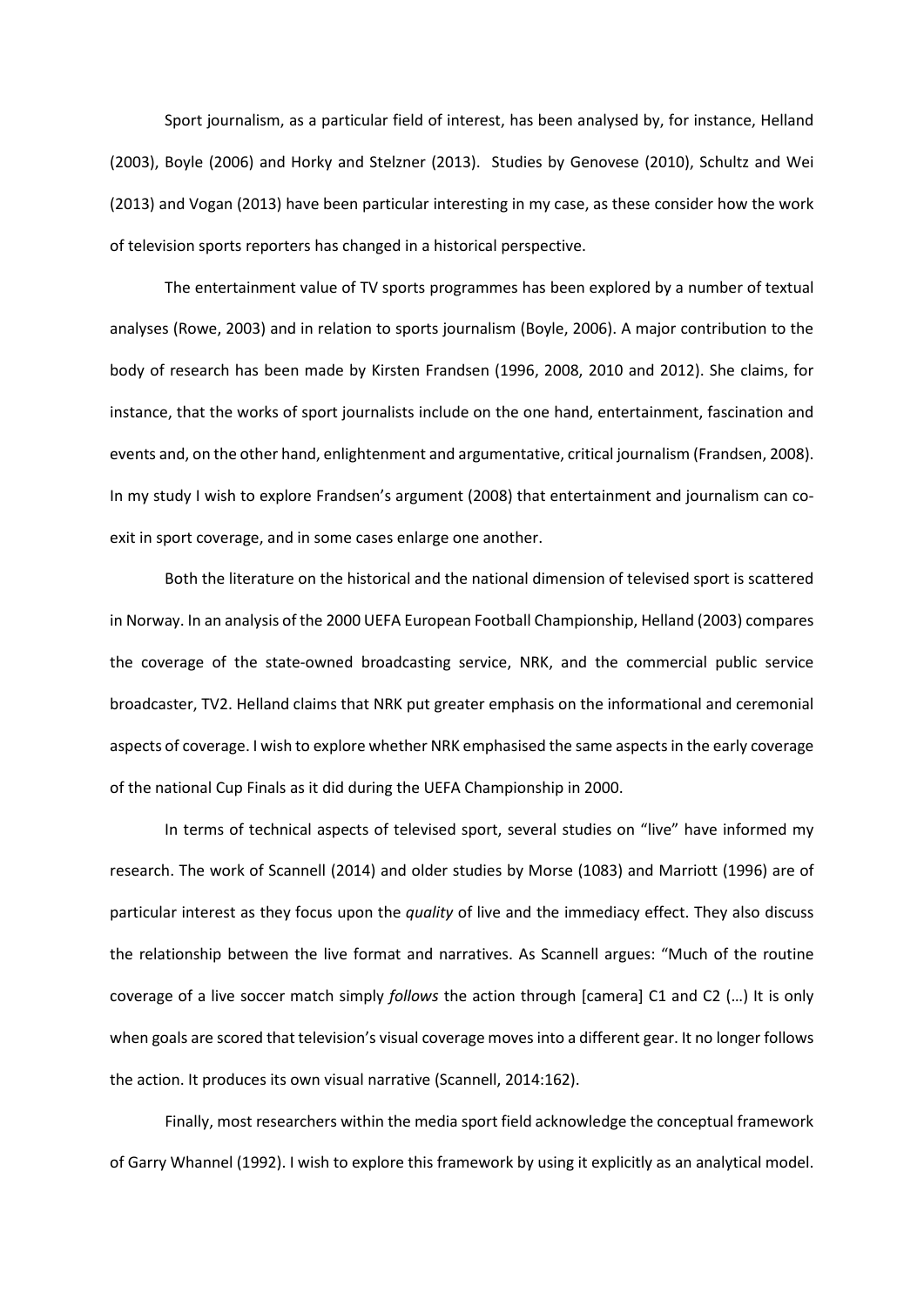## **The triangular model of televised sport**

In 1992, Garry Whannel claimed that 'while television sport has its own distinct set of production practices, the professional ideologies framing this practice are structured by the three more general practices of journalism, drama and entertainment' (Whannel, 1992:61). With these three practices at the corners, we can plot forms and genres of television (such as current affairs, soaps, crime series and situation comedies) in a triangle. According to Whannel, 'television sport can be seen as sited at the intersection of these practices and is therefore placed at the centre of the triangle' (Whannel, 1992: 61).

Journalistic conventions assert the standards of impartiality, neutrality, balance and objectivity as guiding properties. In relation to televised football, the coverage presents facts and events in an observational mode – rendering the course of events, offering the audience immediacy and a live experience (Boyle, 2006). The unfolding real events is placed in the centre of a live coverage, whilst the cameras are merely 'flies on the wall', giving the coverage a great realistic effect. In addition, journalism also includes interpretations, analysis and commentary (Frandsen, 2012).

The practice of entertainment is primarily rooted in the principles of 'good television' which advocates a performative mode: 'high professional and technical standard, a broad appeal to a heterogeneous audience and an emphasis on exciting spectacle with personalities and action' (Whannel, 1992: 62-63). Although Whannel's concept of entertainment is rather vague (Dahlén, 1999), entertainment can relate to pleasure, identification and variation (Frandsen, 2010). In its simplest form, there is an aesthetic pleasure in merely watching a sporting performance. At the same time, televised sport offers both relaxation (escape from reality) and excitement in terms of expectations and unpredictability. Identification with a certain team or individual athlete serves as a strong motivation for watching a sport performance. The social dimension of pleasure is furthermore linked to the mobilisation of local, regional and national identification. Finally, entertainment is simply about variation, between the familiar, the known and the ritual of the game and the expectations and unpredictability of the game.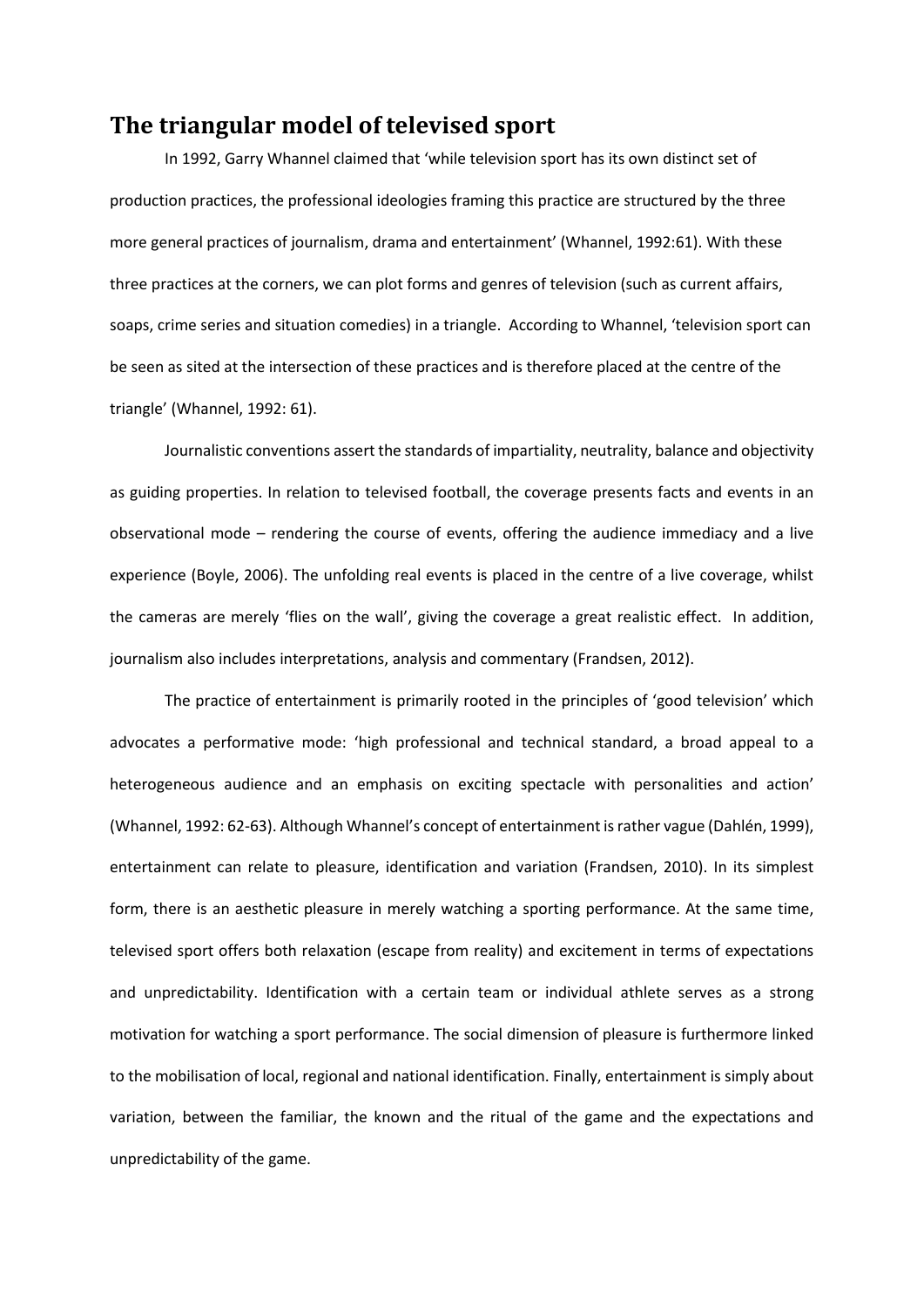A dramatic convention can be used in a constructive mode to organise the whole sporting program as it highlights the narrative, characters, conflicts and suspense while depending upon audience involvement in a narrative (Goldlust, 1987; Tudor 2013). Although we could argue that there exists a 'natural' storyline in a real sport event (Frandsen, 2010), television is, to a certain extent, able to reorganise, represent and foreground some events as a different story. In a televised football match it is possible to construct heroes, villains and conflicts that may not appear that clear if one is simply watching the match live at the stadium. More than anything, sport is about national identity and the story is about nation heroes (Boyle & Haynes, 2000).

#### *Historical case study*

A historical case-oriented research, such as mine, tries to specify what it is that links variables to one another without focusing on correlation and causality between variables. An important issue in such cases is time. Although past events are linked together into a history and set conditions for and enable actions to proceed, they do not form a deterministic process. Rather, past events mark the selection of some alternatives over others. As Anthony Giddens (1991) argues, pre-existing traditional practices do not altogether disappear from the modern practice, but their status changes in certain ways. In order to include the interplay between past practices and present practices I have decided to focus on a yearly event within the Sports Department of NRK that has taken place since the early 1960s, the transmission of the Cup Final in football for men.

Another challenge in historical studies is how to deal with context, in my case the international development within sport coverage production practices. For instance, the coverage of the summer Games in Mexico in 1968 represented an immense step forward in the production of televised sport. With this transmission, Roone Arledge, the vice president of ABC Sports, almost single-handedly revolutionised televising sports production with technological improvements such as slow-motion, graphics, instant replays, side line microphones and cameras put on cranes, in jeeps and in the air (Vogan, 2013). His revolution also included narrative techniques such as "up close and personal", "The thrill of victory and the agony of defeat" and "the emotion always comes first". From my material, I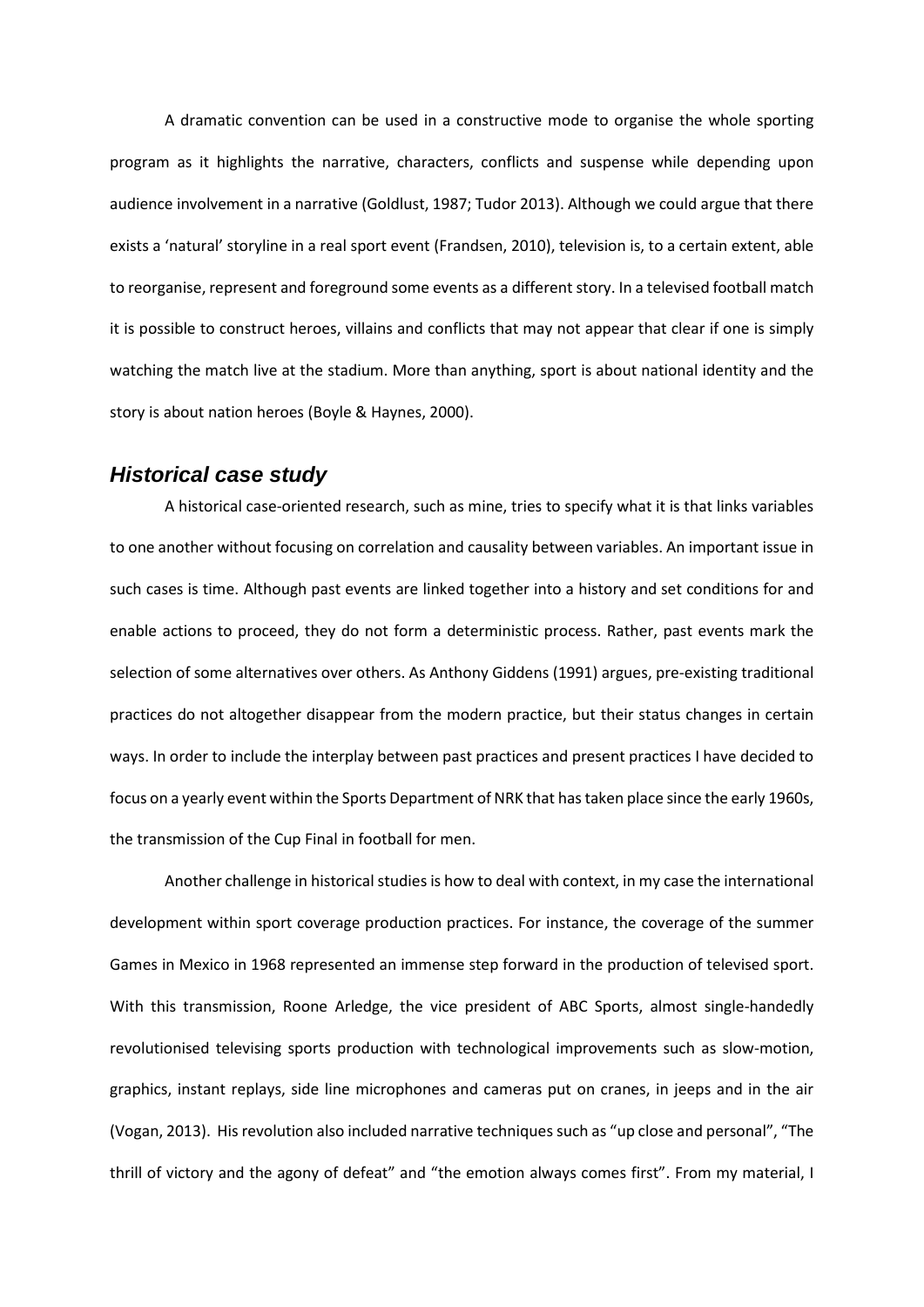cannot say anything certain about the influence Arledge had on the Sports Department in NRK. However, as my analysis will show, NRK's technical coverage in 1971 improved dramatically compared to the coverage of the 1960s.

A symptom of the difficulty of conceptualisation change has been described in relation to television as the 'problem of periodization' (Corner, 2003: 277). Corner expresses concern that the density of the historical moments 'can turn contingency and the circumstantial into pattern' (2003:275). The act of grouping developments into stages can place undue stress on certain relationships among the aspects of television as institution, the practices that take place and their programme output. I have therefore not categorised my empirical data into stages or periods, although I have found other such studies useful (Bastiansen and Syvertsen 1996; Dahl and Bastiansen 1999).

#### *Empirical material and textual analysis*

The main source of knowledge about NRK's production practice of covering the men's football Cup Final is to analyse the actual coverage. I have analysed parts of 12 coverages of the Cup Final between 1961 and 1995. The reason for choosing this period is because 'sport played a significant part in the growth of television, especially during its emergence as a dominant global medium between 1960 and 1980' (Whannel, 2009:205).

Originally, I wanted to analyse three matches from each decade, but in many cases, NRK could not provide me with a copy of a match. The final selection therefore consist of the matches from 1961, 1963, 1966, 1969, 1971, 1978, 1980, 1984, 1986, 1989, 1992 and 1995. During the coding and scripting process I realised that a production practice would not change during a match. The camera positions would not alter, for instance at half-time, nor would the producer change the cutting rhythm or the use of particular camera techniques. I therefore decided, in some cases, to only use extracts, collages or half of the coverage.

Analysis focuses only on the visual presentation of the football matches (not the linguistic discourses) as very little attention has been paid to this in media sport studies (Tudor, 2013). The material was grouped into seven main categories: camera information, camera techniques, camera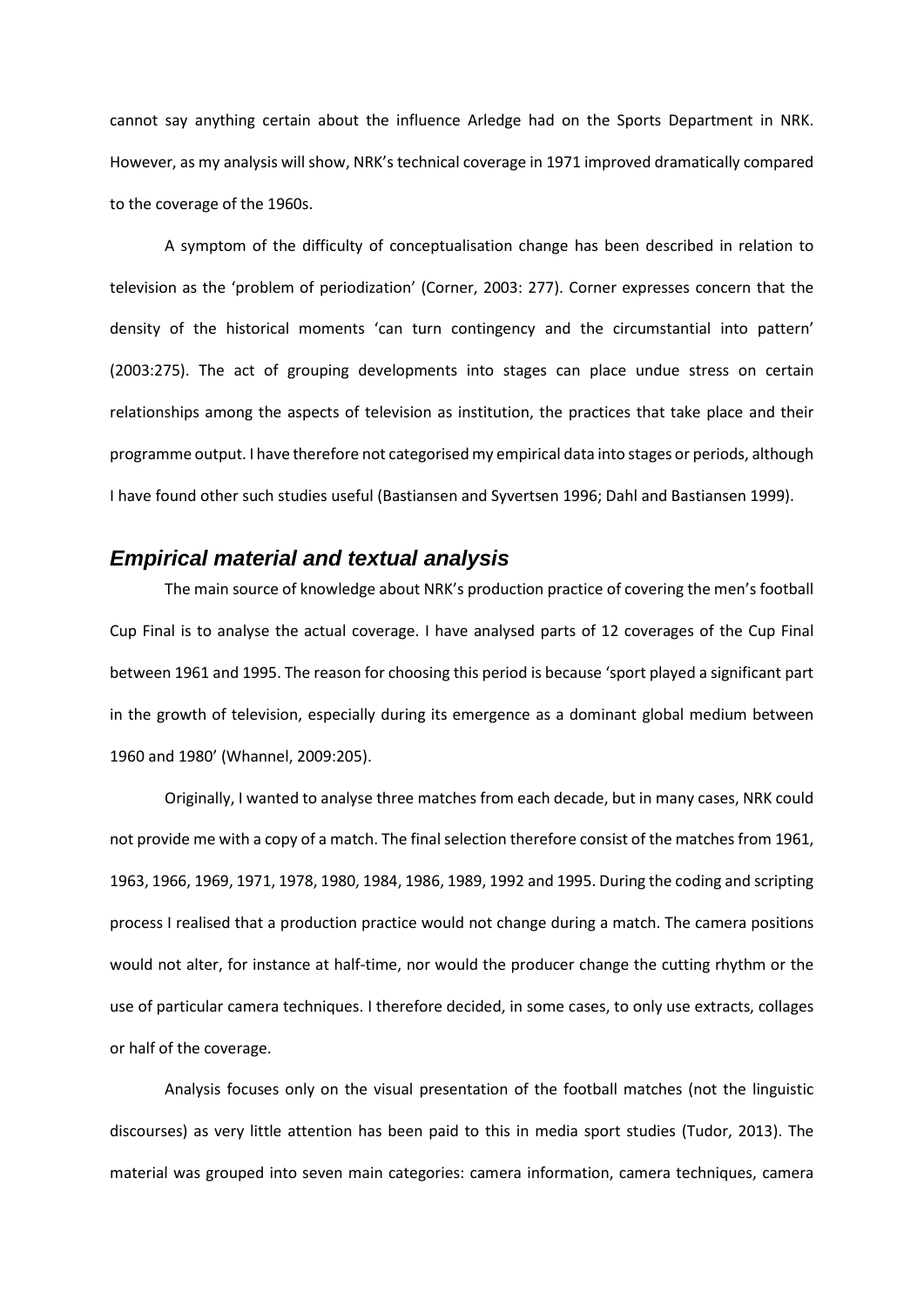syntax, motives (content), narrative elements, overall mode and graphics. An overview of the subclasses in the seven categories is presented in table 1.

----- Insert table 1 here -----

After coding each match according to the seven categories, I evaluated each category using Whannel's model of the three production practices, entertainment, drama and journalism. For instance, a high percentage of long shots (both in terms of number of shots and the duration) would be ascribed to a journalistic practice as this provides neutral information by simply transmitting what is going on in the match (Buscombe, 1975). A large number of pictures of the audience have been interpreted as entertainment, while shots that clearly are motivated by particular situations during the match (so-called 'reaction-shots') have been ascribed as a dramatic aspects, as these shots construct storylines within the match.

In some cases, categories can be ascribed to more than one of the practices. Action replays are primarily present in the coverage to provide better information service for the viewers in signalling that something important has taken place – a production practice that belongs to the journalistic genre. Replays could be coded as entertainment as they detach the viewers form the live, on-going game both in time and space, making the real event into a television construction. On the other hand, replays often show highly dramatic tackles and injuries, constituting the players as heroes, villains and victims of a narrative. In 1975, Match of the Day Producer Alec Weeks suggested that action replays 'are for the mums and daughters really. The fan would be quite content to see a one-camera coverage' (cited in Fiske, 1990:143). I would argue that also fans (regardless of their sex) want to see the replays as they carry three functions: to explore, to explain and to engage. In my analysis, I have included all three genres and weighted them slightly differently depending on my interpretation of the context.

It is tempting to view television sport from a specific audience perspective and assign different styles of coverage to different kind of viewers. One might argue that marginal groups (such as the fans)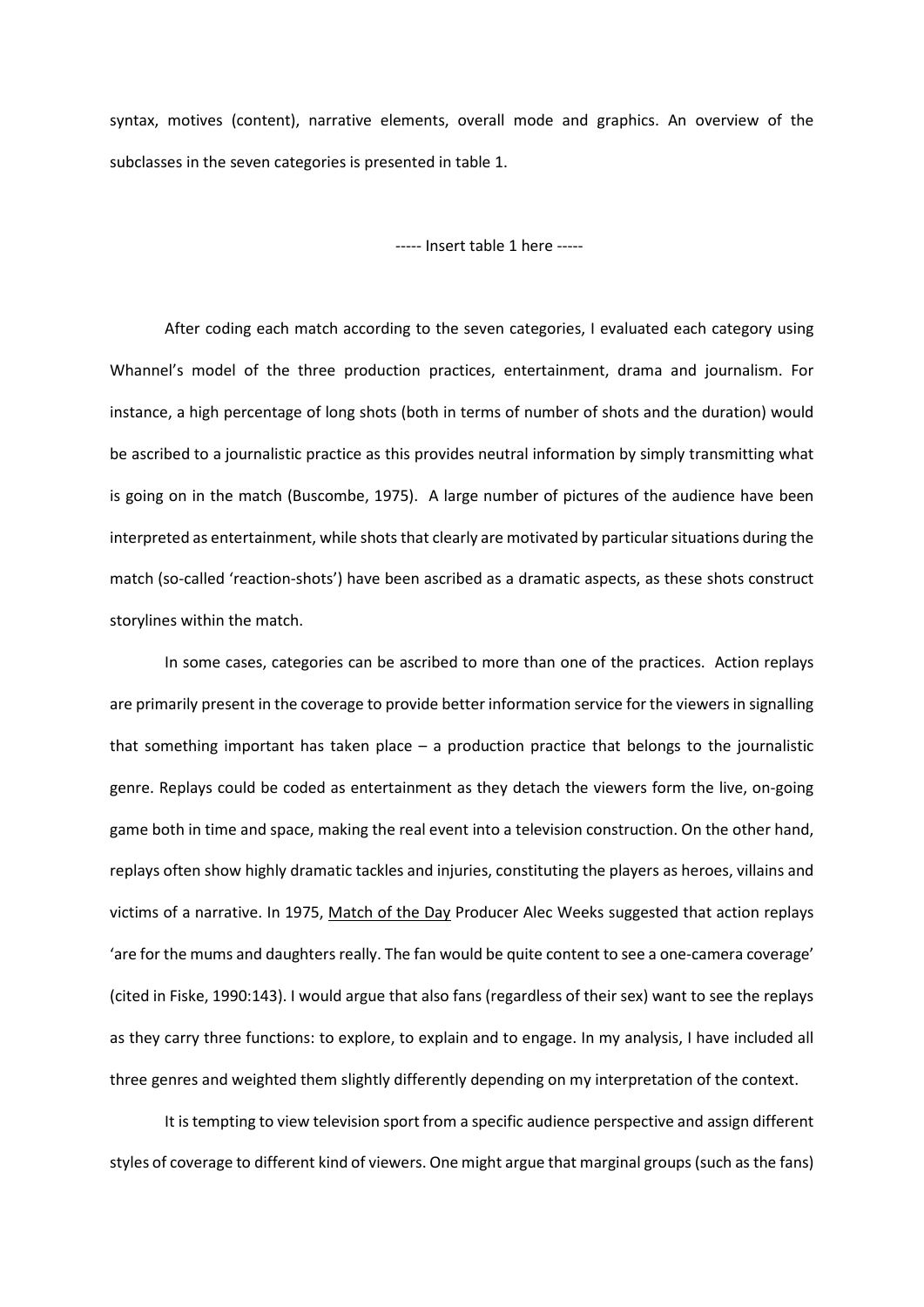may want to see the flow in the game through a long view point of view, provided by the game camera. Other viewing groups (such as those not so interested in the finer points of football) may find these shots uninteresting, close to boring. They probably enjoy an entertainment driven style that focus on close-ups, audience shots and the use of narrative elements. While it is beyond the scope of this paper to adequately cover specific audience perspective, readers are referred to the work of Frandsen (2010) and Pedersen (2013).

#### **Results and discussion**

### **Fitting Whannel's triangular model?**

My first research question asked how well NRK's production practices fit Whannel's (1992) triangular model. The analysis shows that about half of the matches in my material could be placed in the middle of the triangle, but that the convention of entertainment and journalism are more dominant than the convention of drama. This confirms the studies of both Helland (2003) and Frandsen (2008). Figure 1 illustrates how the 12 matches roughly correspond to Whannel's triangle.

----- Insert figure 1 here -----

The dramatic practice is only highly present in three matches, although several of the coverages have traces of constructive editing. Even in the 1966 match, the producer takes more control over the coverage as alternation between the camera shots turns the raw material into a media event. Compared to the coverage of 1961 and 1963, production is no longer simply 'radio with pictures', but a constructed television event. The explicit use of a story-line and narrative elements is, however, not present until the 1990s, except for the match in 1971. A few of the coverages stage the event as a national ritual in order to build national identity and strengthen Norwegian culture, but this is not a significant trait of the coverage.

Entertainment is either highly or moderately present in all the matches. The performative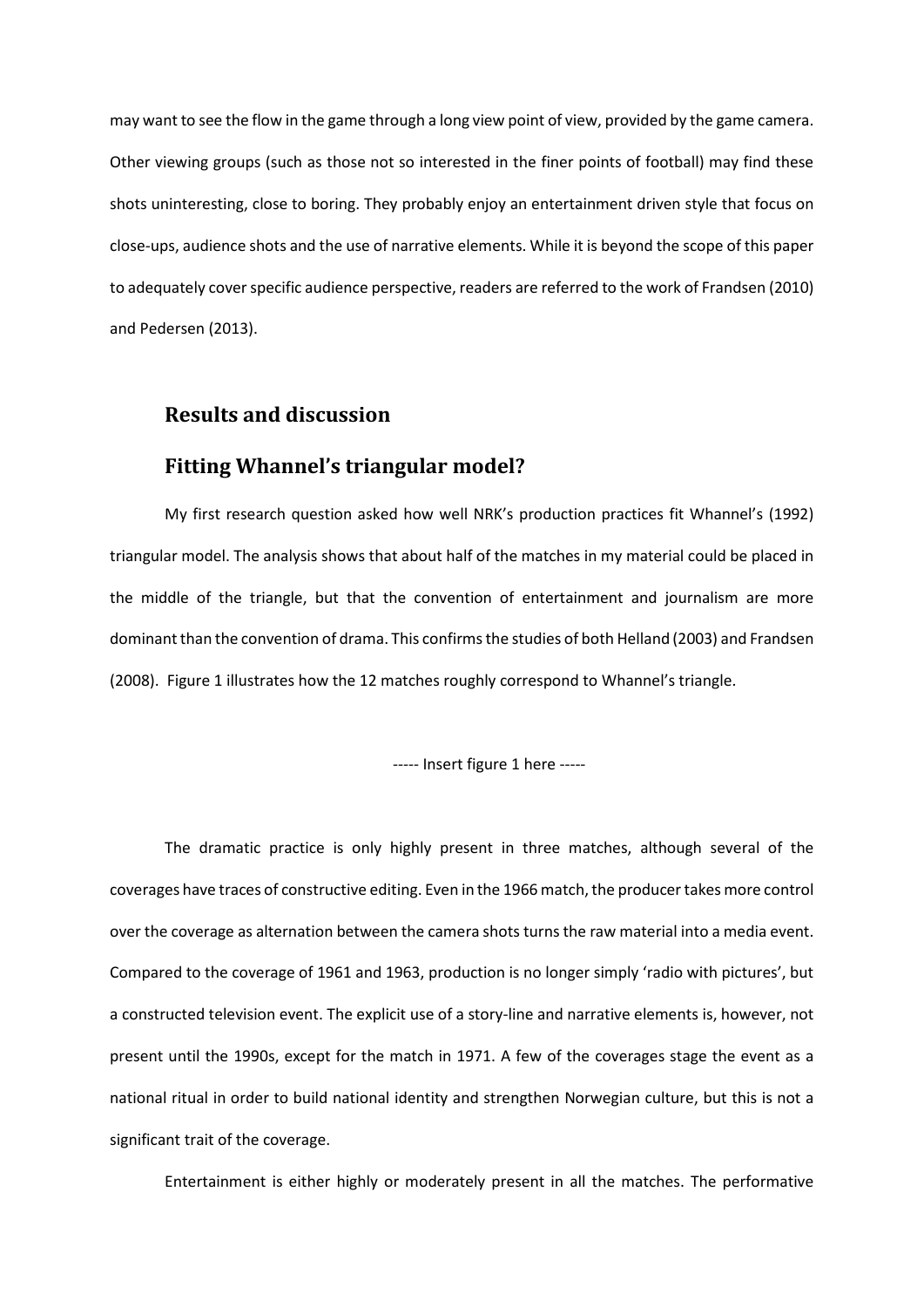mode forms a structure advocating 'good television' in terms of variation. The 1969 match could be described as a technically entertaining production, as there is a high degree of variation (zoom, pan, types of shot and types of motives) along with a rapid cutting pattern between the different cameras. With a few exceptions, the practice of entertainment is highly present from 1984 onward.

The practice of journalism is present in all the matches, but the degree varies somewhat. In some cases when the convention of entertainment is strongly present, the journalistic element is less dominating and vice verse. This might relate to the debate over whether the obligation to traditional journalistic values, such as accuracy and objectivity, conflicts with other values associated with entertainment (Genovese, 2010). In other cases, the two conventions follow each other closely, forming a 'new' practice – infotainment.

Below, I will present how an 'ideal' match in the centre of Whannel's triangle was produced (the 1971 match), along with matches that could be placed in each of the corners, representing drama (the 1995 match), journalism (the 1978 match) and entertainment (the 1984 match). Lastly, a match representing infotainment is presented (the 1989 match).

#### *1971- Drama, journalism and entertainment*

The match of 1971 can ideally be placed in the centre of Whannel's triangle. The distribution of pictures among the three cameras in 1971 indicates a syntactical rule of 'infotainment' between overview- and action pictures. The main camera, C1 provides neutral information by simply transmitting what is going on in the match in long shots, with smooth panning movements and only two zooms. When the ball is out of play, the action camera, C2, provides content exhibiting entertainment by offering a different perspective, angle and motives than C1. The work division between these two cameras is about 50/50, but the shots of C1 are twice as long as C2 shots. By going 'up close and personal' with the camera C2, the players are drawn closer to the TV viewers and this creates entertainment in terms of intimacy and personalisation. Most of the C2 shots (47 of 71 pictures) are in work when the ball is out of play, i.e. when camera C1 does not have any information to transmit. The entertaining content of C2 does not does not disturb the journalistic convention.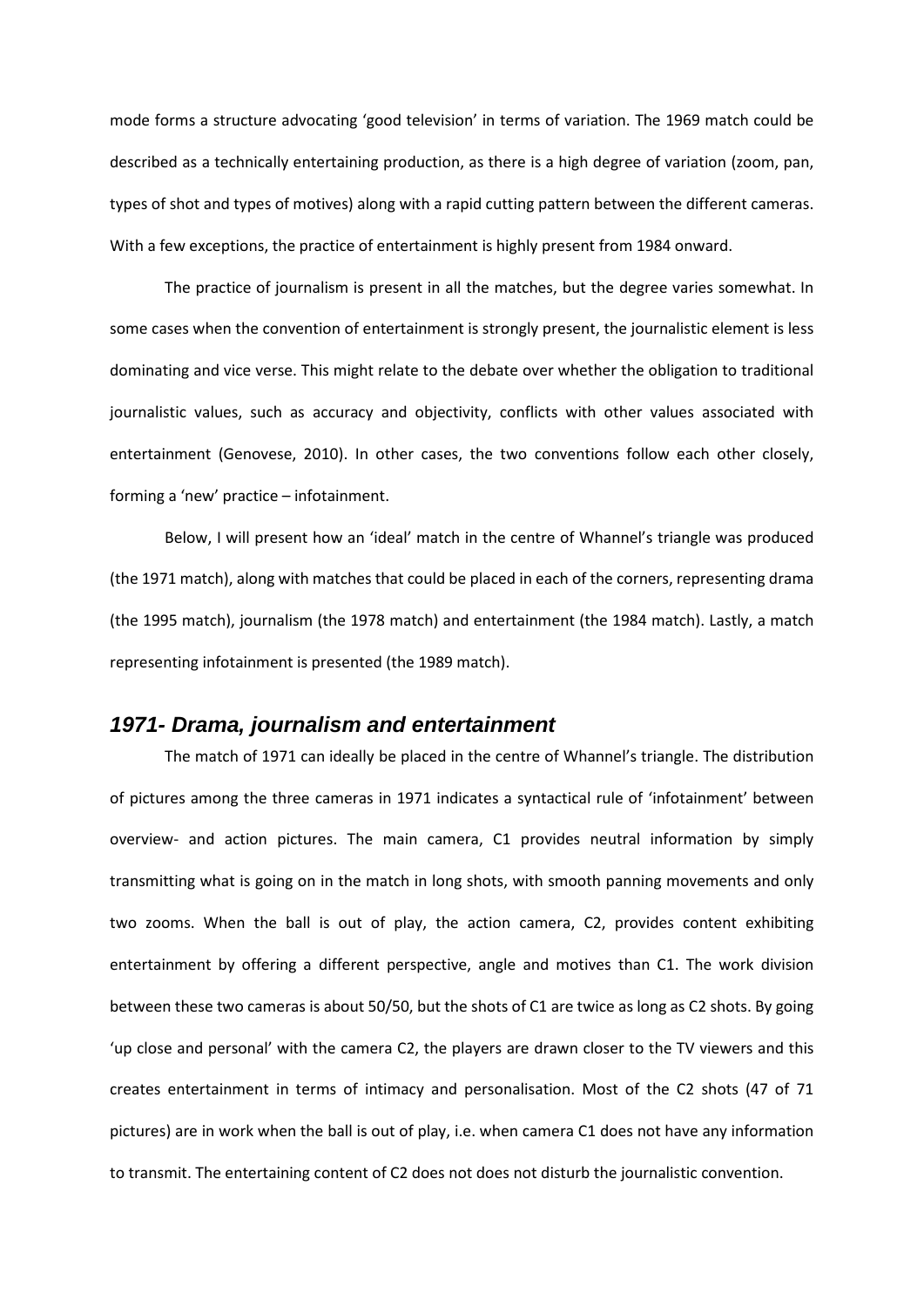In terms of camera techniques, there are 11 replays in the second half of the 1971 match, given by both C1 and C2. Three of them show the celebration of the players after a goal has been scored instead of the actions leading up to the goals. One could, therefore, argue that in these cases entertainment value is preferred at the expense of a more analytical approach to the game. This was also the case in Barr's (Buscombe, 1975) analysis of British coverage by BBC and ITV in 1974.

As common in the 1960s and early 1970s (Buscombe, 1975; Whannel, 1992), NRK's producer is careful in the use of shots of individual players. However, there is strong focus on the Rosenborg player, Bjørn Wirkola, a former World Champion ski jumper. By establishing Wirkola as a hero in the story, the coverage represents an early attempt at constructing a story line in the television coverage. Similar, in his study from 1974, Ryall found that 'star players tend to be isolated in close shots more often than other players' (Buscombe, 1975:42).

For the 1971 coverage it is important to note that several technological changes took place in NRK at that time. First of all, NRK had introduced colour TV on New Year's Eve of 1971, secondly, the sports Department had been given more resources in terms of cameras and, thirdly, the production crew had been familiar with techniques-such as slow-motion, close-ups, split-screen etc. - which were introduced to broadcasters in the 1960s by Roone Arledge and ABC (Vogan, 2013).

### *1995 – A story of competition and rivalry, winning and losing*

Although the Cup Final in 1995 included many elements from entertainment and journalism, the match stands out as the one that relies mostly on a dramatic convention. In this coverage most of the pictures are motivated by previous events. When there is a stop in the game, the work division between the cameras seems to have established a regular syntax. The story line in the coverage includes more focus on duals and conflicts between individual players along with situations leading up to a goal or a goal chance. This is made possible by the use of seven cameras positioned at different locations with different perspectives.

For instance, whenever a dual ends with a stop in the game, C17 displays a shot of the 'victim' while C2 displays a shot of the 'villain'. If it is a particularly important incident, the player's name is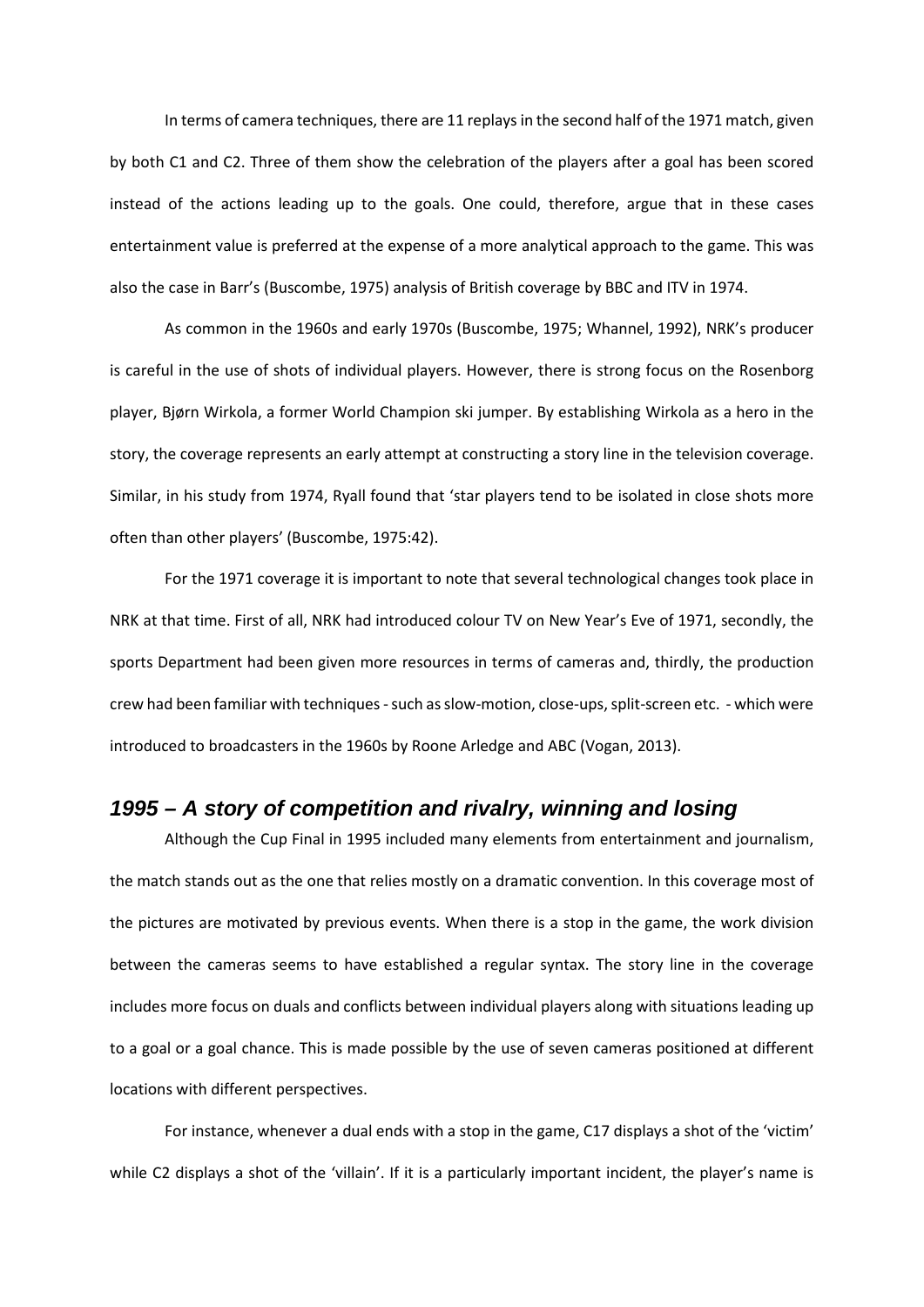also displayed on-screen. The two reaction shots are followed by a replay of the situation, allowing viewers to judge the situation. If a situation also includes a possible controversial decision by the referee or one of the linesmen, these are also portrayed in a close-up or a medium shot.

Apart from the failures and successes of individual players, the most prominent theme in the story of the 1995 Cup Final is the match as a 'national festival'. This theme is fronted by an increase in pictures of the audience, both as large groups and individual fans, often given as a reaction shot after a particular incident on the pitch. This supports Helland's (2003) argument that NRK highlights the ceremonial aspects of the Cup Final.

#### *1978 – An informative 'up close and personal' documentary*

The most 'journalistic' coverage in my material is the match from 1978. Although there are four cameras at work in this match, the game camera, C1, has increased its domination compared to previous matches. It stands for 46 per cent of the total shots and 72 per cent of the total duration of shots, while its average length of shots is 18 seconds. The journalistic value is also present in the use of zooming out to create an overview and geographical orientation for the viewers. Another example is that the 10 replays in the 1978 final show no celebration scenes -- they are simply copies of previous shots provided by another camera.

Regarding syntax, there is a highly realistic documentation of events taking place on the pitch. What the viewers are watching is, by and large, determined by the actions of the game and not by the producer. Therefore, of the 150 pictures classified as action pictures, 102 pictures are simply static situations of players waiting for the game to start again after a pause.

In terms of the motives of the shots, there is an increase in the use of close-ups, but they are merely informative pictures that identify the players. Only 22 of the 119 individual pictures are motivated by previous actions in order to construct a story line. Pictures showing the team playing the so-called game shots - are used for almost 70 % of the total match time. Gary Whannel claims this strengthens 'the claim of television to reflect events and minimise its own active construction of representations' (Whannel, 1992: 32).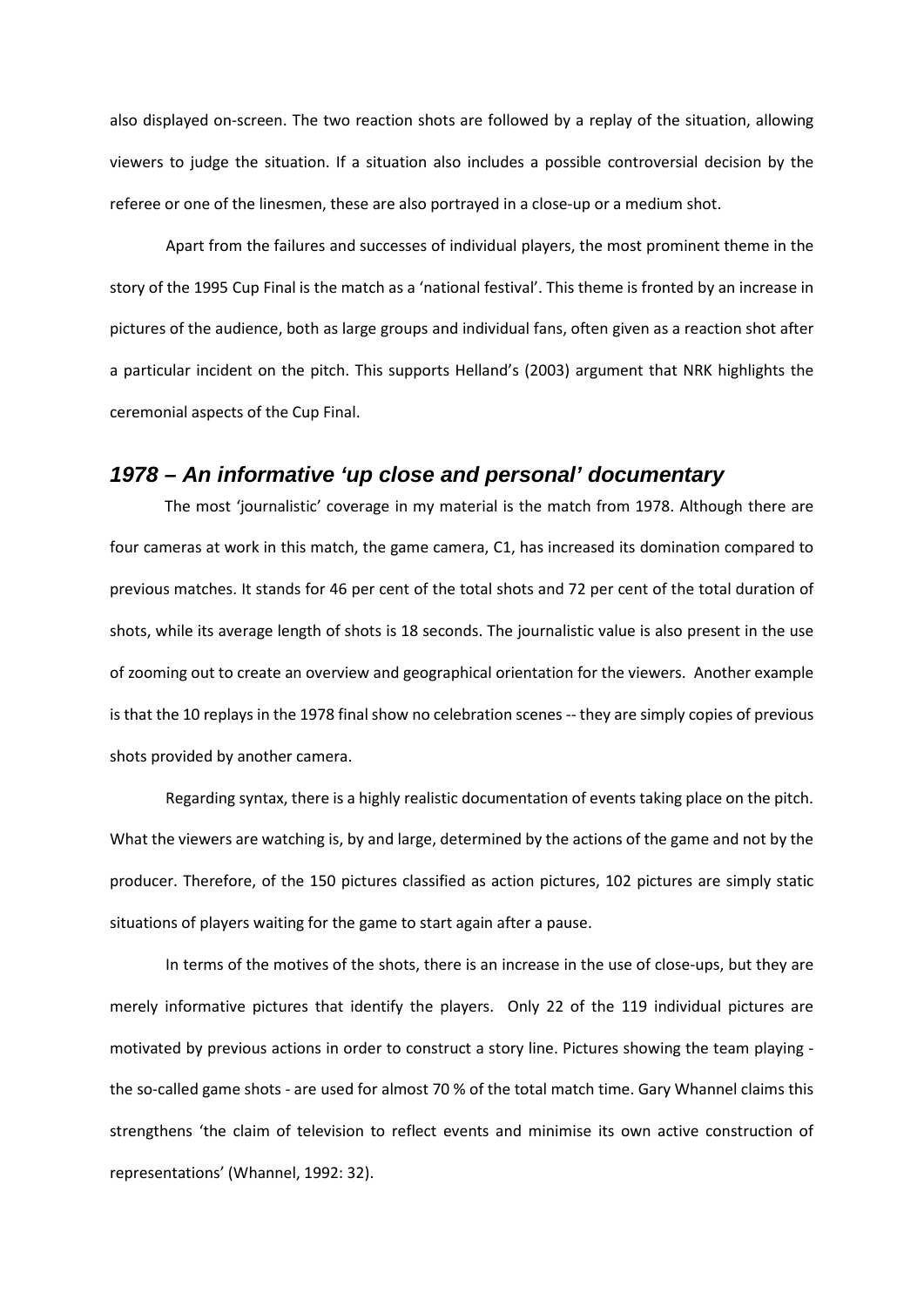#### *1984 – Entertainment through joy, speed and action*

The convention of entertainment is most strongly present in the Cup Final in 1984. In this match, entertainment is created through faster cutting rhythm as the duration of pictures delivered by camera C1 has been shortened (48 per cent of total duration compared to 79 per cent in 1980). There are two additional cameras compared to 1980, and more action pictures compared to previous coverage. In addition, the 1984 coverage emphasises the players celebrating and the audience cheering, both in terms of longer duration and more pictures than previously.

In this coverage, the syntax in goal situations resembles a 'modern' way of filming a goal situation: a C2 medium shot of the players celebrating the goal is followed by a C17 shot of the audience, followed by two or three replays of the goal from different angles and perspectives. The inclusion of two additional cameras contributes heavily to variation in the coverage.

The fast tempo in the cutting rhythm between the shots excludes the use of pan and zoom, without representing any loss of entertainment value or information for the viewers.

In an institutional context, the televised Cup Final in 1984 appears almost as a celebration of the medium itself. Bastiansen and Syvertsen (1996) have argued that NRK's self-confidence was low in the early 1980s and that NRK struggled to maintain a good relationship with its viewers. In this respect, the 'outburst' of celebration and entertainment in the Cup Final in 1984 probably helped improve the confidence and legitimacy of the broadcaster.

#### *1989- Professional, controlled infotainment*

In the coverage of the Cup Final in 1989, there are eight cameras that cover the match, which the potential to enlarge the entertainment value of the production. This potential is, however, constrained by the convention of journalism, especially evident in the tempo of camera alternations, the use of action shots and the tempo in camera cutting. For instance, there are in total 432 shots in the 1989 match, which is less than in 1986. On an average the shots last for 12. 6 seconds, which is longer than in 1986. Consequently, the tempo is slower in the 1989 coverage compared to the 1986 coverage, which does not have a positive effect on entertainment value.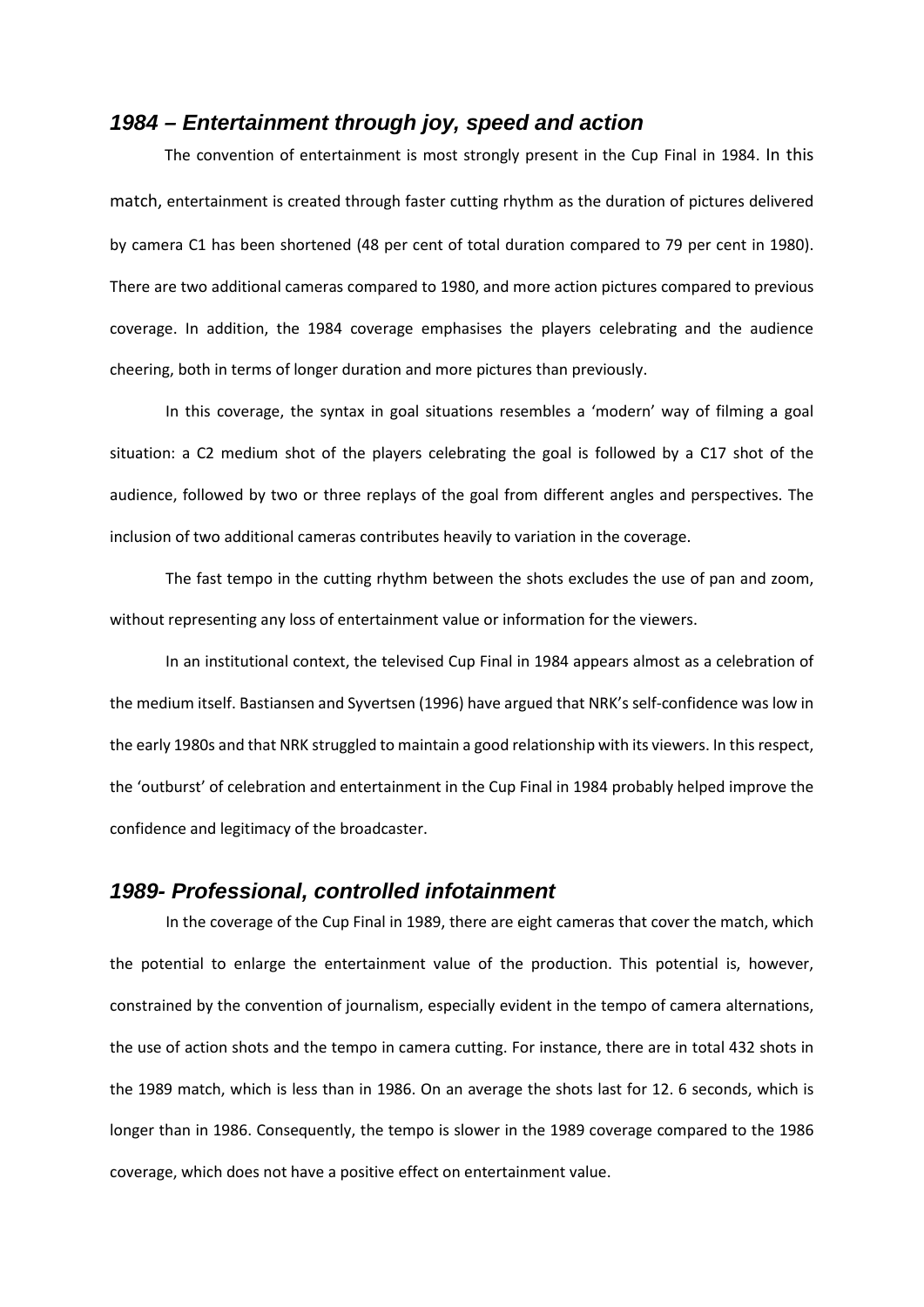In terms of the distribution of close ups, medium shots and long view shots, the coverage of 1989 is more similar to the coverage of 1980 than to the coverage of 1986, which might suggest a 'set back' to more old- fashioned production practice. On the other hand, the high number of replays (in total 44, occupying more than seven minutes of the game) strongly transforms the realistic game into a TV event, which is an example of entertainment.

Also, in 1989, two journalists interviewed the managers during the match in a rather enthusiastic way. As Frandsen (2012) argues, sport journalists are allowed to express their own passion, excitement and judgement, which has been crucial for 'establishing and sustaining a relationship with the audience that is based on a shared fascination' (Frandsen, 2012: 11).

## **Changing production practices**

My second research question asked how NRK's production practice for televised football has changed over time. From the analysis, it is obvious that the three conventions in Whannel's model (1992) have not developed in the same way or on the same path. Figure 2 illustrates how the dramatic convention has undergone a sequential change: stability of the journalistic convention and linear development of the entertainment convention in the period between 1961 and 1995.

----- Insert figure 2 here -----

Below I will discuss how the three conventions have developed over the years and their relation to each other.

#### *Sequential change of the dramatic convention*

The dramatic convention is mostly evident in the syntax -- the use of motivated and reaction shots along with narrative elements such as a story line and roles – which forms a constructive mode of presentation. The development of the dramatic convention is best described as sequential change,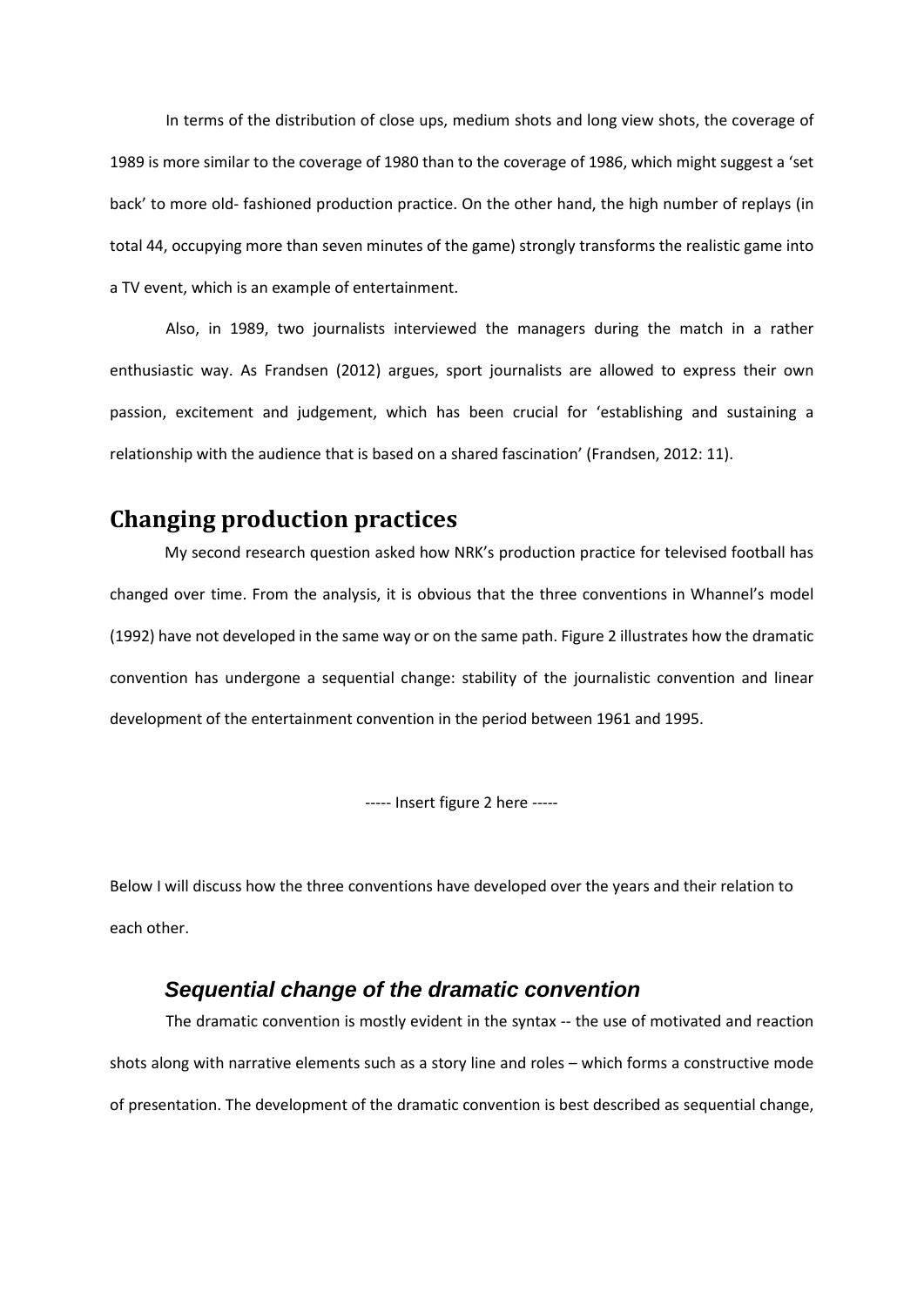from non-exciting in the early 1960s, to a small, but significant presence in the 1970s and 1980s and to a rather dominant presence in the 1990s.

During the matches in the 1960s the producer focuses heavily on events taking place before the goals, but also alters rather boldly between the few cameras present. As such, he is taking some control over the coverage instead of simply transmitting the game. Turning the live event into a media event might be one reason for the overwhelming reception televised sport received from viewers in the early 1960s, despite poor technical quality (Dahl and Bastiansen, 1999; Vogan 2013).

Between 1971 and 1989, the dramatic convention established itself on a small, but significant level. The practice of going 'up close and personal' from 1971 is carried on in the 1978 match by focusing on Brann's striker in the role of the villain. The 'real' hero of the match, Hansen, who scored twice for Lillestrøm, is not given much attention.

An interesting aspect of the 1978 coverage is the attempt to construct a dual between the two managers, as 14 individual pictures of Billy Elliott of Brann and Joseph Hooley of Lillestrøm are broadcast.

As table 2 suggest, there is a rather similar distribution of types of shots in the 1980, 1986 and 1989. This suggests a more confident structuring of the coverage in terms of a narrative and a syntax that focuses on telling 'small' stories of particular situations on the pitch (such as goal chances, goals, injuries and conflicts), particularly in the match of 1980.

----- Insert table 2 here -----

With the two matches in the 1990s there was a large degree of predictability regarding which camera displays what kind of situation. There are more and quicker cuts than previously, and a firm syntax has been established between motivated pictures, reaction shots and close-ups. As such, the dramatic convention forms a more solid base for the production.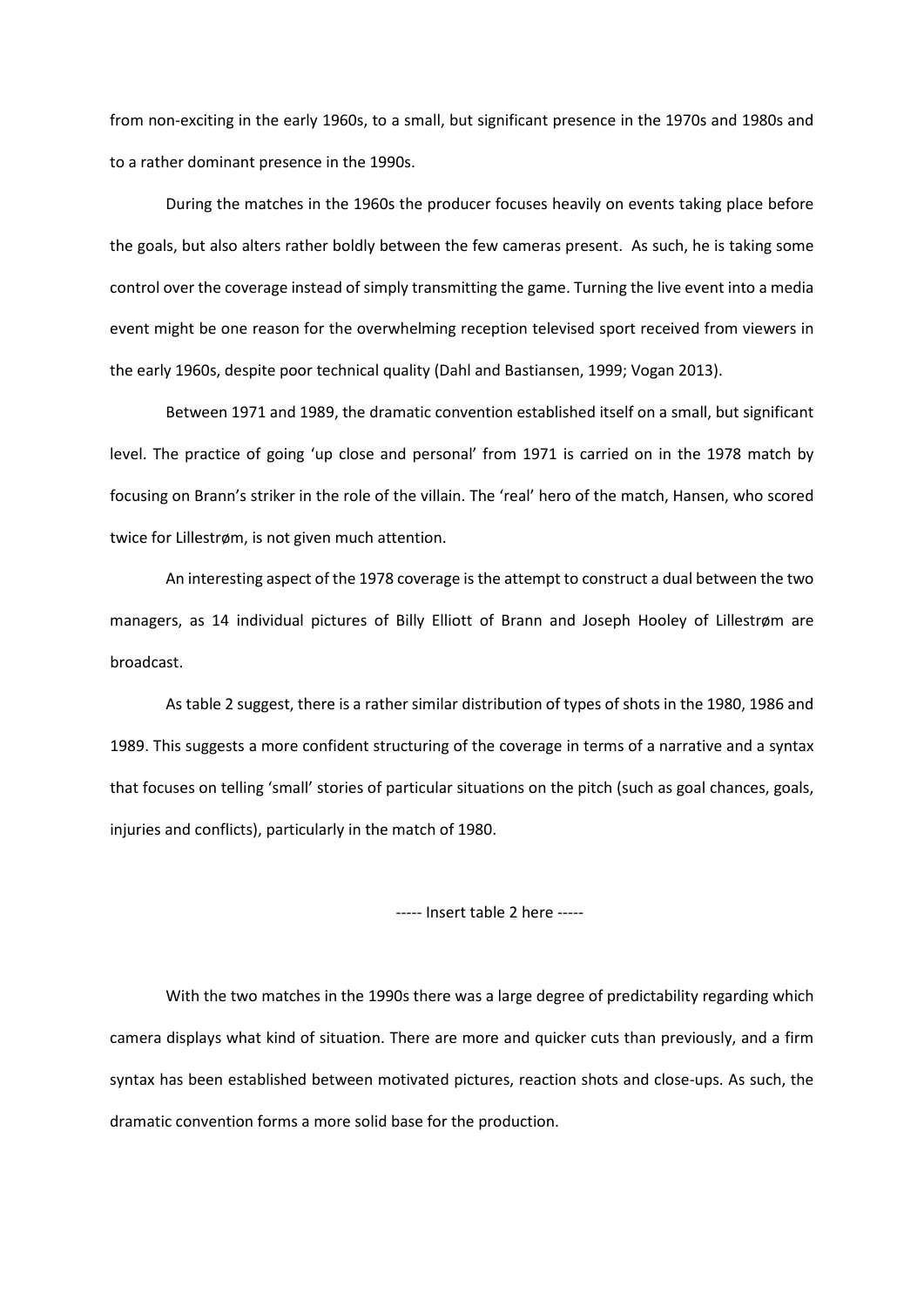### *A stable, solid based journalistic convention*

The journalistic convention is related to an observational mode of presentation with a realistic live effect -- substantial use of long shots showing the development of the game. The use of graphics, slow motion and action replay could enlarge the journalistic aspect by securing the viewers with accurate information. The journalistic convention has, in my material, always played a rather important part of NRK's coverage, offering TV viewers objective information and a good overview of what is going on. The first years the use of this convention differed before it established itself at an intermediate level in 1971 and remains at that level in the late 1980s. From 1989 and onwards the journalistic convention established itself at a high level.

As one can expect, the two teams are the main motive in the production and this is transmitted through longshots, mostly in an observational mode. The duration of these shots has decreased throughout the period: for instance, in 1971 the average length for a team-oriented shot was 26 seconds; in 1978 it was 19 seconds, while in 1984 the length was 15 seconds, followed by 14 seconds in 1992. The practice of team oriented long shots creates greater realism and transparency, and it gives a good overview of the positions of the players.

If the journalistic convention dominates too much, there is a risk of turning the coverage into a rather grey, down-to-earth and sombre experience, as for instance in the 1986 match. There are, however, some examples of experimental journalistic elements, such as the use of interviews with the managers during the match which replaced some of the celebration scenes after a goal. A similar journalistic innovation takes place in the 1992 match: there are pictures and sound of one of the managers speaking on a phone about tactics with, probably, someone in the management team.

The use of replays addresses several groups of viewers and could be ascribed to any of the conventions. In the 1989 match, the high number of replays (44) by several cameras occupied more than seven minutes of the game. The 24 replays of big chances and shots at goal are clearly an informative service to all kinds of viewers. For the football fan, a replay provides the opportunity to analyse the chances and experience the exciting moment with despair. For a viewer less interested in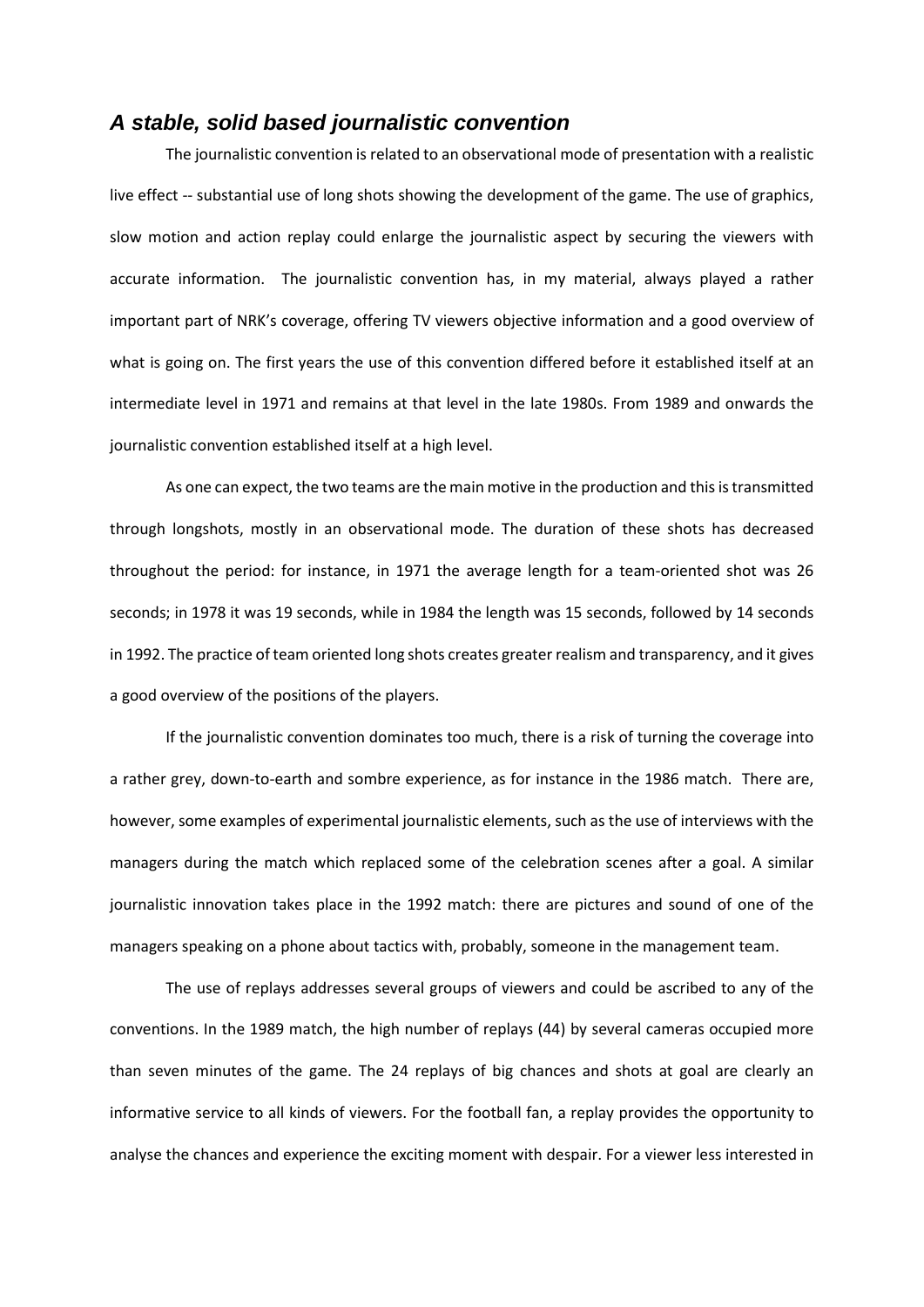football, the replay provides the opportunity to watch again what actually took place (in case the live event was missed). As such, replays address several viewers and broaden their experience of the match.

#### *Linear development of the entertainment convention*

Entertainment is related to a general performative mode of production, focusing on a high level of colour, action and emotions, exploring the uncertainty of the match's outcome. Except for a drop in 1978, the development is linear with regard to the convention of entertainment. 1969 and 1984 stand out as more entertaining in the early days, before the matches in 1992 and 1995 which represent a flare-up of intensity, speed and excitement.

The cutting pattern of overview and breakdown between game camera C1 and action camera C2 forms the basis for variation in the coverage, and the faster the cutting path, the more entertaining the coverage is. For instance, in 1966 each shot lasted on average 12. 5 seconds. In 1969, the shots lasted only for seven seconds, giving the coverage more dynamism and energy.

Similarly, the more cameras present at the stadium, the more options the producer have for variation between types of shot that have different perspectives and angles. Table 3 illustrates the differences between camera shots in four of the matches (1978, 1980, 1986 and 1989).

----- Insert table 3 here -----

C1's dominating position did not change much in this period. The number of C2 shots has, however, been reduced, both in terms of per cent of total shots (from 38 to 17 per cent) and in terms of per cent of total duration (from 22 to 7 per cent). The use of the two close-up cameras (C3 and C17) has, on the other hand, increased (from 76 shots to 117 shots). A large number of close-ups strengthens both affective involvement and identity formation, which are concerned with entertainment (Frandsen, 2010).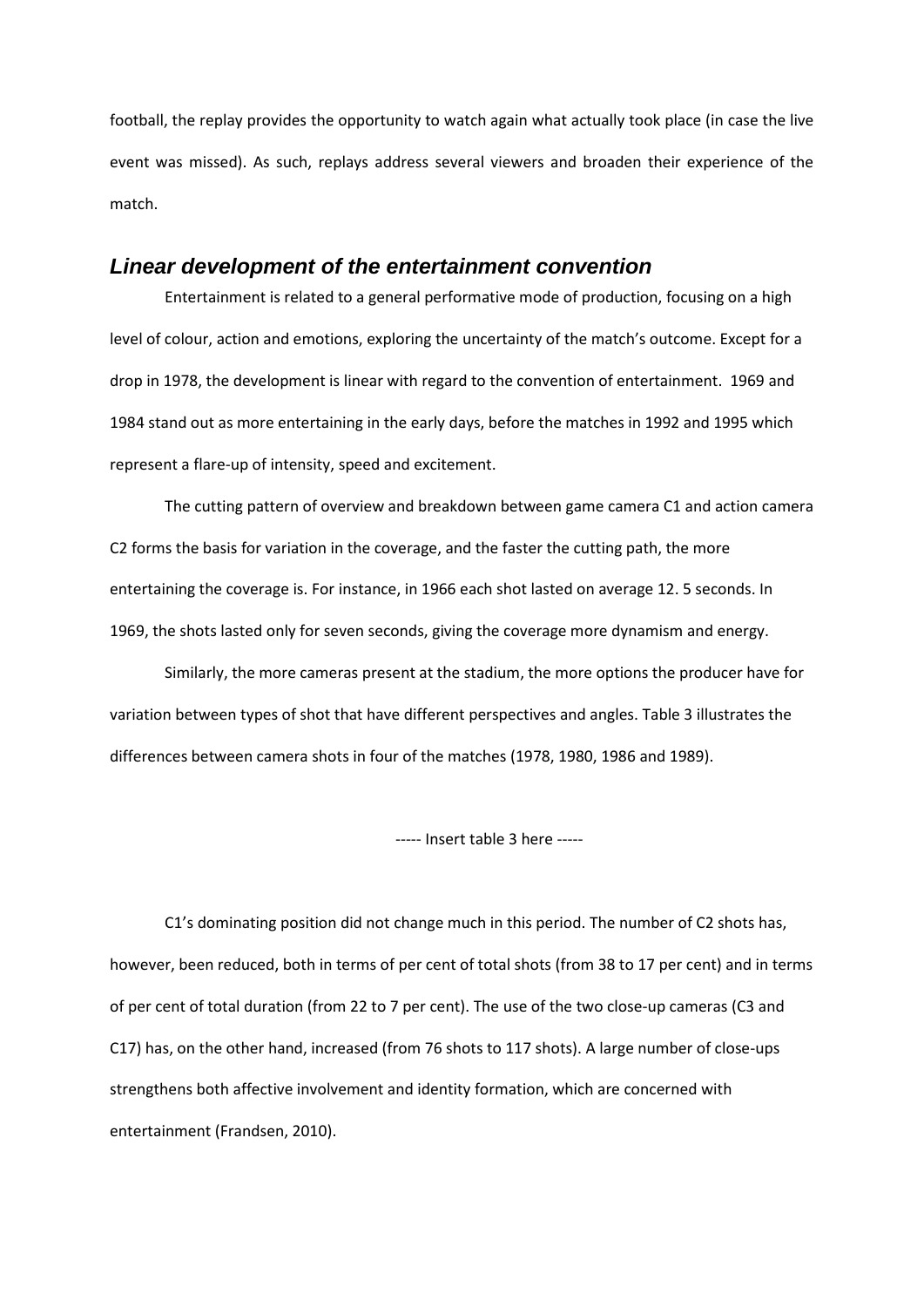There are some contradictions in terms of entertainment in the four matches. For instance, in 1980 the camera syntax suggests that there is a greater degree of variety in camera shots, which has a positive effect on entertainment value. On the other hand, there are significantly fewer shots in 1980 compared to 1978, indicating that the tempo of the camera cutting was decreased, something that has a negative effect on entertainment value.

The 1989 coverage has its own audience- camera (C16), only providing shots involved with atmosphere. There are also three cameras dedicated to replays, which also give the producer more content options to choose from.

### **Discussion**

In this part of the article I wish to discuss the results of my analysis and implications for both theory and practice. In addition, I will point out some limitations of the study and ideas for further research.

First: The connection between ideology and nationalism has, since Buscombe's study in 1975, been a core theme in media studies. In my material, national identity is not the main theme. One reason might be that the national identity discourse belongs to the linguistic discourses rather than the audiovisual (Tudor, 2013). In Helland's study (2003), the main differences between NRK and TV2 were found in the commentary and not in the visual presentations, similar to the findings of Scott et al. (2012).

Another, and more consistent, explanation from my analysis would be the prominent position of journalism in the coverages. It would not be professional, in terms of objectivity, to emphasise nationalism or any local distinctiveness, although they exist. When NRK met competition in the late 1989, there was a rise in journalistic convention, constituting NRK as a broadcaster founded on quality, professionalism, audience maximisation and to some degree innovation.

Nevertheless, nationalistic themes are present in a few of the matches that I analysed. The relatively large number of audience shots in 1963 might be interpreted as staging a festival of national belonging. The 1971 match clearly identified Bjørn Wirkola as a national hero. Similarly, the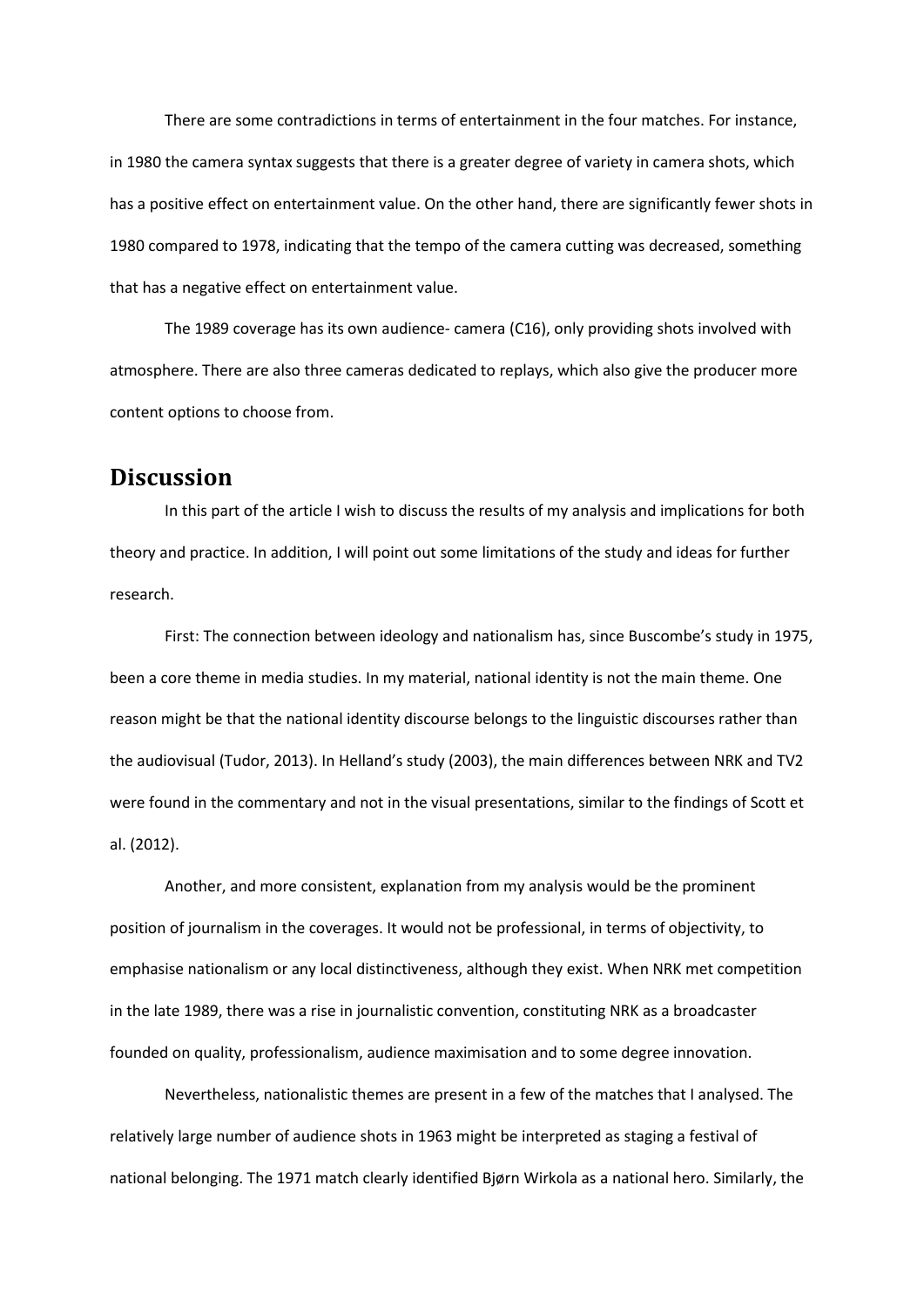close-ups of the team's English managers in 1978 could be an attempt to construct a (national) conflict. As stated earlier, the 1995 match is labelled as the most 'nationalistic' and 'ritualistic' coverage in my material, followed by the 1986 match and the coverage of 1989. Here, NRK's role as a master of ceremony is obvious, similar to the findings of Helland's study (2003). The ceremonial aspects of the 1995 match may be interpreted as NRK's effort to reposition itself as 'the' national broadcaster after the break-up of the monopoly. According to the General Director of NRK, other European public service broadcasters had given up the sports coverage too easily, and by that, signed their own death sentence (Rossavik, 2007). This position reflects a similar situation in the United Kingdom. As Boyle and Haynes argue (2000:69), 'the BBC's historical image of itself as the national broadcaster owes much to the centrality of its sporting coverage'.

Secondly, sport broadcasting is a particular, and much disputed, form of journalism (Boyle 2006; Genovese 2010; Frandsen 2012). As figure 1 suggests, there is a cluster of matches from my analysis in the fusion between entertainment and journalism, which suggest that these two practices can co- exist rather peacefully. As Whannel argues: 'There is on the one hand the impulse to describe the scene, show what's happening, give the audience an accurate picture, and on the other the impulse to get people involved, keep up the interest, add suspense, shape the material and highlight the action' (Whannel, 1992:26).

In my analysis, there is no evidence of 'traps' that may question the quality and honest attitude of sports journalism (Horky and Stelzner, 2013). The reason for this may be that, in some cases in the 1970s and 1980s, formal journalistic conventions and production guidelines within NRK constrained the use of entertainment techniques. Such guidelines were, for instance, the 1969 policy document ('The Little Blue Book') and the Rules of Programming (1975). In particular, all the coverage in my analysis emphasised journalistic professionalism in terms of fairness, neutrality, correctness and analysis. The only exception may be the heavy focus on Wirkola as the hero in the 1971 match.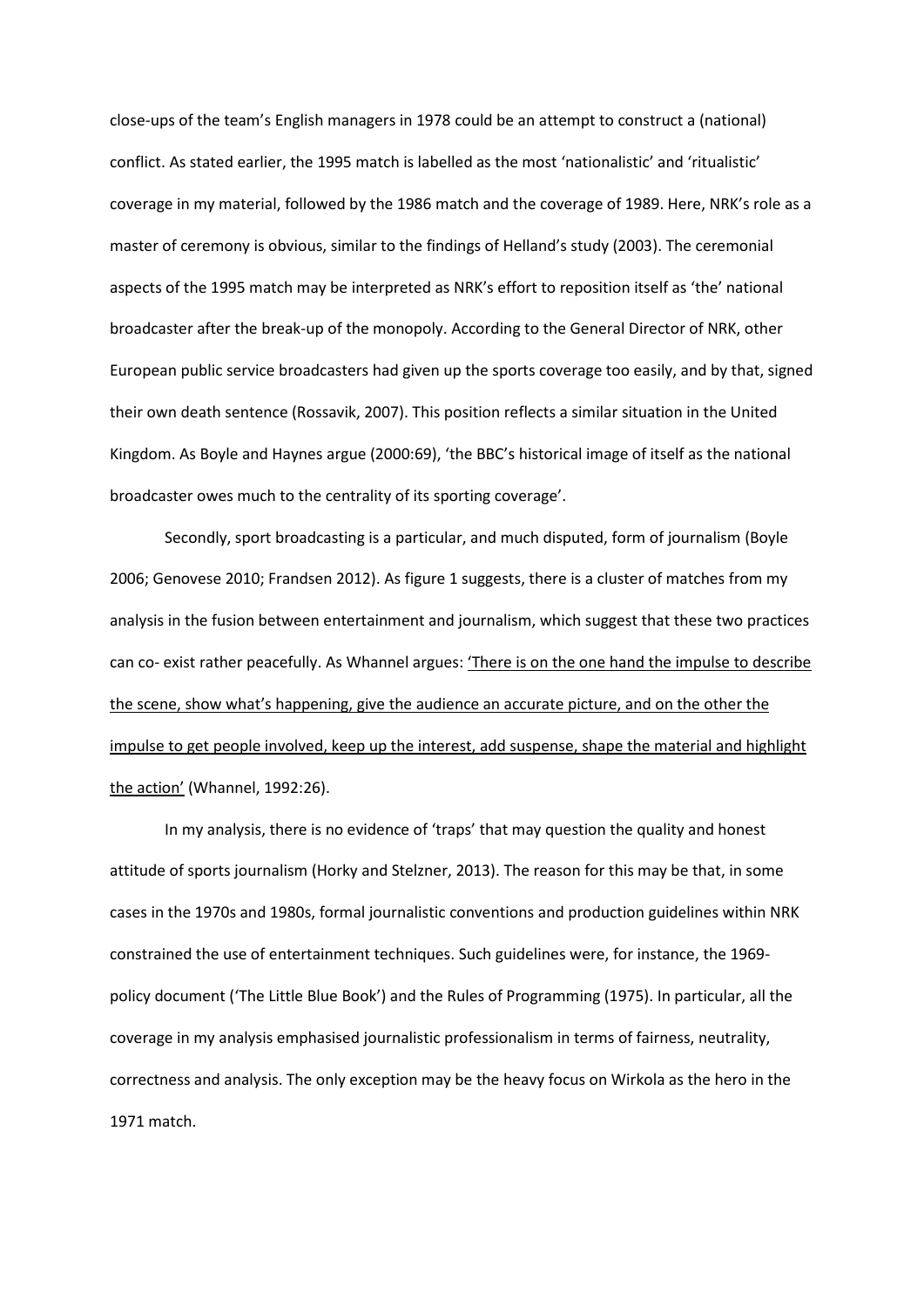As argued in the previous section, NRK's response to the first wave of commercial competition in the late 1980s was deeply fixed in journalistic principles. Even in the coverage of 1986, when NRK was preparing for competition, the joyfulness from the Cup Final in 1984 is left in favour of a more 'down-to-earth' informative and analytical practice. For instance, some of the players' celebration scenes after a goal were replaced with interviews of the managers. My analysis does not support Boyle's (2006) view that sport journalism has become less journalistically driven, nor Genovese's findings that 'the need for entertainment or drama in sports television production oftentimes wins out over the pull of journalism' (Genovese, 2010: 163). However, both Boyle (2006) and Genovese (2010) are more concerned with modern sports commentary while I have done a historical analysis of the visual coverage.

Thirdly, although the position of the journalistic convention is solid and stable throughout my analysis, the entertainment values gained a stronger position during the period, particularly after the commercial public service broadcaster, TV2, entered the market. This might suggest that the Sports Department, as well as the rest of NRK, was instructed to provide more entertainment (Dahl and Syverten, 1996). It also suggests that the entertainment convention did not stress journalistic values, but that the two production practices merged into infotainment.

In order to understand the missing conflict between entertainment and journalism, it is important to bear in mind that sport has always been entertainment and that entertainment has always played a significant role in NRK's programs. As in the case of many public service broadcasters, the old so-called 'Reithian trinity' of information, enlightenment and entertainment, also constituted the values of NRK, although this has been in the process of redefinition.

In order to better understand the potential tension between entertainment and journalism, I would suggest that we need a clearer conceptualisation of both 'entertainment' and 'journalism', as well as 'infotainment'. The broad and vague terms in Whannel's model (1992) represent some conceptual difficulties and would need more attention in order to be developed further. Clearly there is also a difference in the journalistic principles in a live transmission of a match compared to pre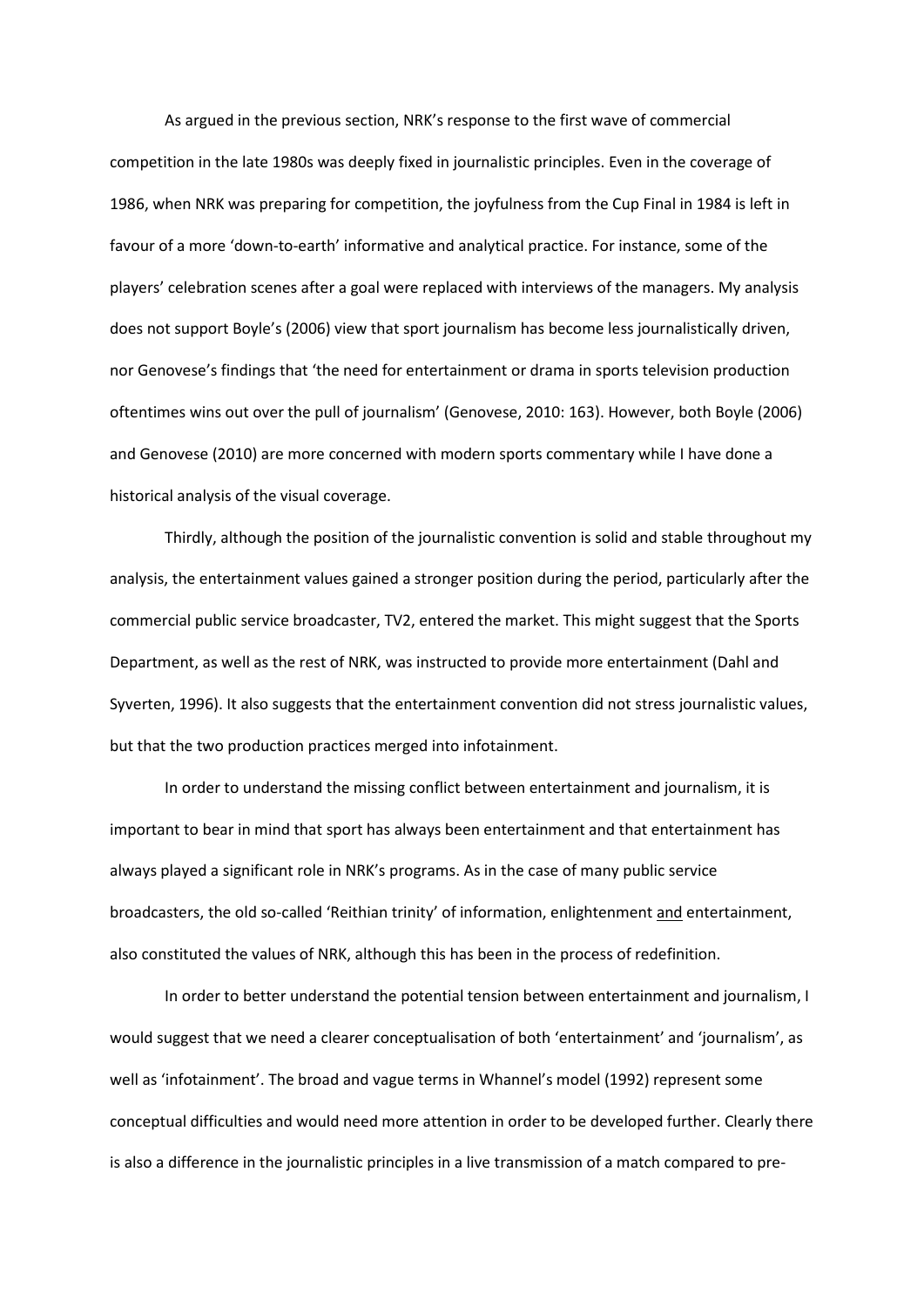and post match analysis and 'sports news'. Secondly, both the entertainment and journalistic values would differ in an analysis of the visual coverage compared to an analysis of commentaries. We need studies that include both parts. Thirdly, it would be highly valuable to apply an audience perspective while analysing televised sport in order to investigate the relationship between different styles of production and different kind of viewers.

## **Conclusion**

Both Raymond Boyle (2013) and Paddy Scannell (2014) claim that sports content has always been at the cutting edge of new innovations in media technology. This is also the case in my analysis, wherein the production practice of televised football has constantly changed in terms of small adjustments and fine-tuning. While drawing on a variety of elements from journalism, entertainment and drama in the Cup Final coverage, NRK never lost ground on its public service merits. To the contrary, the broadcaster managed to 'keep up with the times' and at the same time nurture its fundamental values.

In a time when media sport researchers focus 'beyond television' (Frandsen, 2012; Hutchins and Rowe 2012; Boyle, 2014), a legitimate question is to what extent does a historical analysis of televised football matches add relevant insight to the literature. My reply would be three- fold. First, Whannel's (1992) model of drama, journalism and entertainment in media sport has, as far as I have noted, not been used as a particular analytical tool. I have tried to cultivate this useful model in order to strengthen the analytical approach in media sport studies.

Secondly, my study represents an attempt to put focus on the visual dimension of media sport. As previously argued, this has been a neglected field of research (Tudor, 2013). To me this comes as a surprise; sport in media is mostly portrayed through either moving images or still photos, independent of type of technical device.

Thirdly, the value of historical media studies would nurture the understanding of the media of today, particularly in terms of understanding a media institution's production practice. As my study has illustrated, a production practice can be viewed as simultaneously enduring and changing.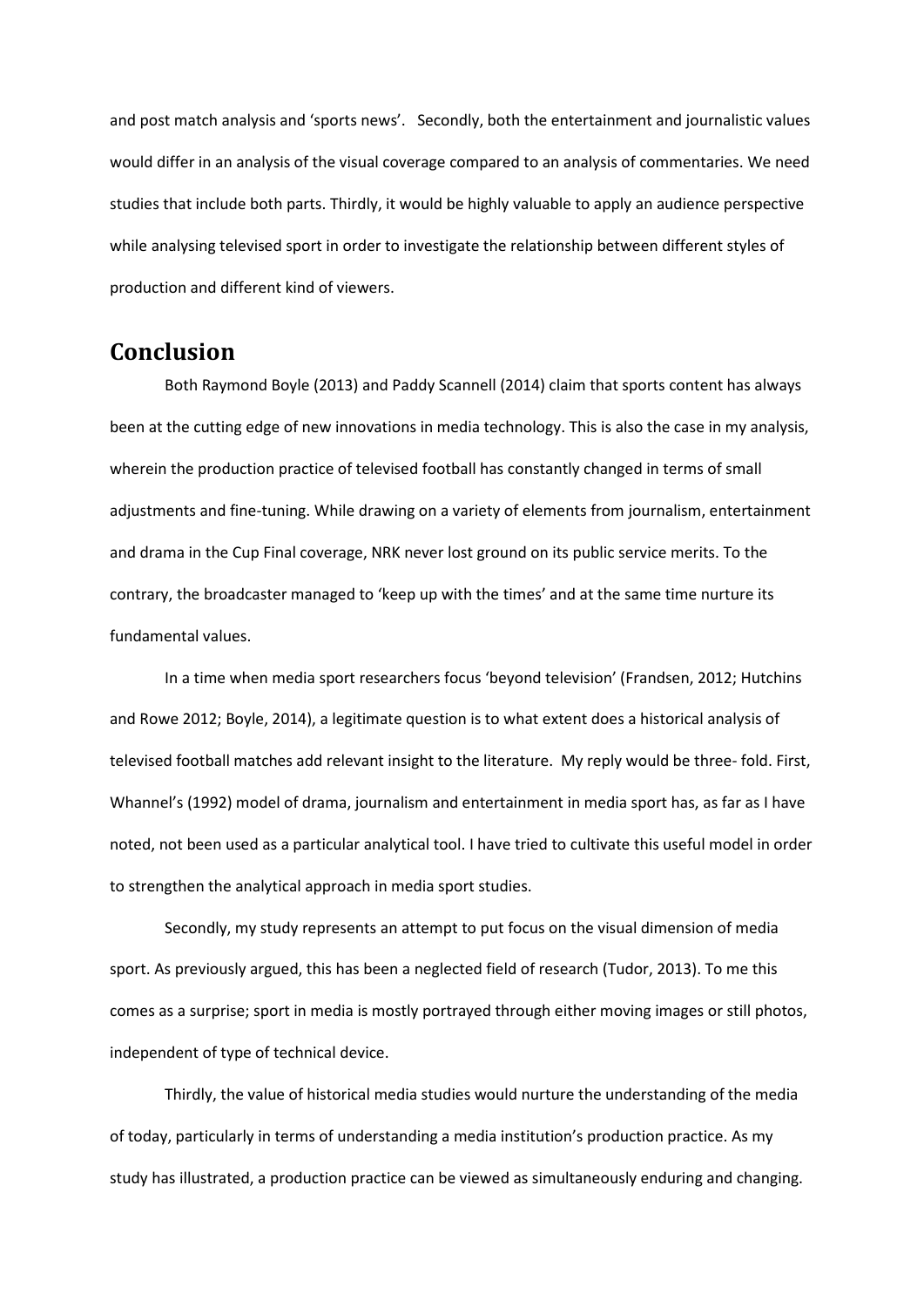The way NRK has produced the Cup Final over the years has, on one hand, changed radically in terms of number of cameras and technical elements (such as replay, slow motion etc.). One the other hand, the production practice has remained rather stable (for instance, the position and the use of the main camera and visual syntax after a goal). As such, production practices are an ongoing process that both creates stability for an organisation and, at the same time, encourages more profound organisational changes. As Schultz and Hernes (2013:18) argue in their study of how different memory forms provide organisational identity reconstruction: 'what are considered central and distinctive characteristics of the organisation in the past can change, just as the ways in which central cues from the past influence claims for the future'.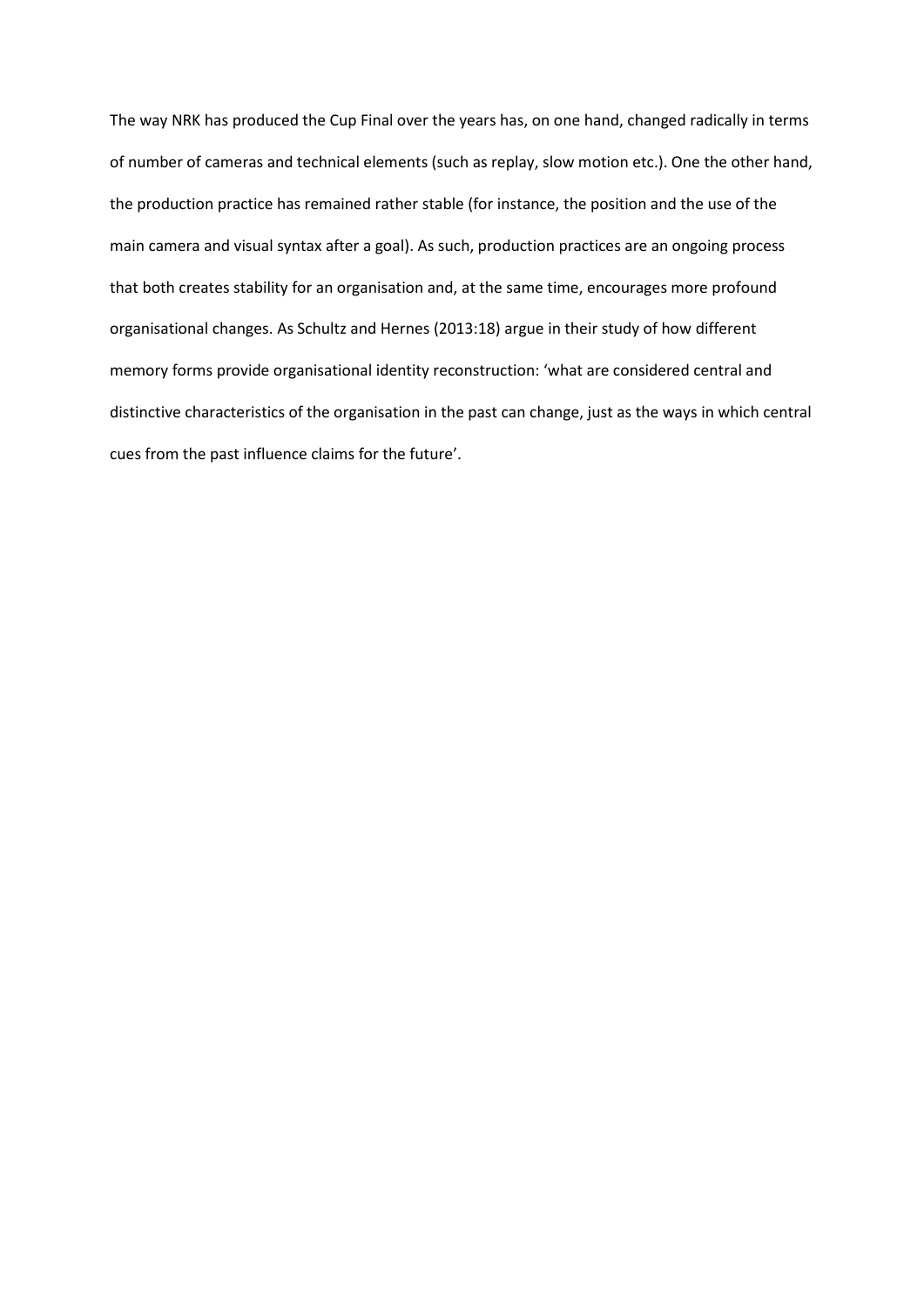### **References:**

Alghasi S (2011) Narration of Lives and Nations. National Stereotypes in the Coverage of World Cup Football in the Norwegian Channel TV2. NordicomReview 32 (1): 75-91.

Bastiansen HG and Syvertsen T (1996) Towards a Norwegian Television History. In Bondebjerg I and Bono F (eds) Television in Scandinavia. History, Politics and Aesthetics. Acamedia Research Monograph 20. Luton, UK: University of Luton Press.

Boyle R (2013) Book Review: Brett Hutchins and David Rowe, Sport Beyond Television: The Internet, Digital Media and the Rise of Networked Media Sport. Media, Culture and Society 36 (5):734-735.

Boyle R (2006) Sports Journalism: Context and Issues. London: Sage Publications Ltd.

Boyle R and Haynes R (2000) Power Play: Football, the Media and Popular Culture. Edinburgh: Edinburgh University Press.

Buscombe E (ed) (1975) Football on Television. London: British Film Institute.

Corner J (2003) Finding data, reading patterns, telling stories: issues in the historiography of television. Media, Culture & Society (25): 273- 280.

Dahl HF and Bastiansen HG (1999) Over til Oslo: NRK som monopol 1945-1981. [Over to Oslo: NRK as a monopoly 1945-1981] Oslo: Cappelen.

Dahlén P (1999) Från Vasaloppet till Footballextra. Radiofootballens etablering och förgrening 1925—1995 [From Vasaloppet to Footballsextra. The establishment and development of radio Football 1925- 1995]. Stockholm: Stiftelsen Etermedierna i Sverige.

Fiske J (1990) Introduction to Communication Studies. London: Routhledge.

Frandsen K (2012) Sport broadcasting journalism and the challenge of new media. Mediekultur 2012 (53): 5-21.

Frandsen K (2010) Watching Handball Transmissions. Experiences of Autonomy, Competency and relatedness. Nordicom Review (31):53-68.

Frandsen K (2008) Sports viewing: A Theoretical Approach. International Journal of Sports Communication, 1 (1): 67-77.

Frandsen K (1996) Dansk Footballsjournalistic – fra football til publikum [Danish Football Journalism – from football to audience]. Unpublished Ph.D. Thesis, Aarhus, Denmark: Department of Journalism.

Genovese J (2010) The Challenges of Sports Television Reporting In the Contemporary Sports-Media Complex. A dissertation for the degree of Doctor of Philosophy, The Pennsylvania State University, USA.

Giddens A (1991) Modernity and Self-Identity:Self and the Society in the Late Modern Age. Cambridge: Polity Press.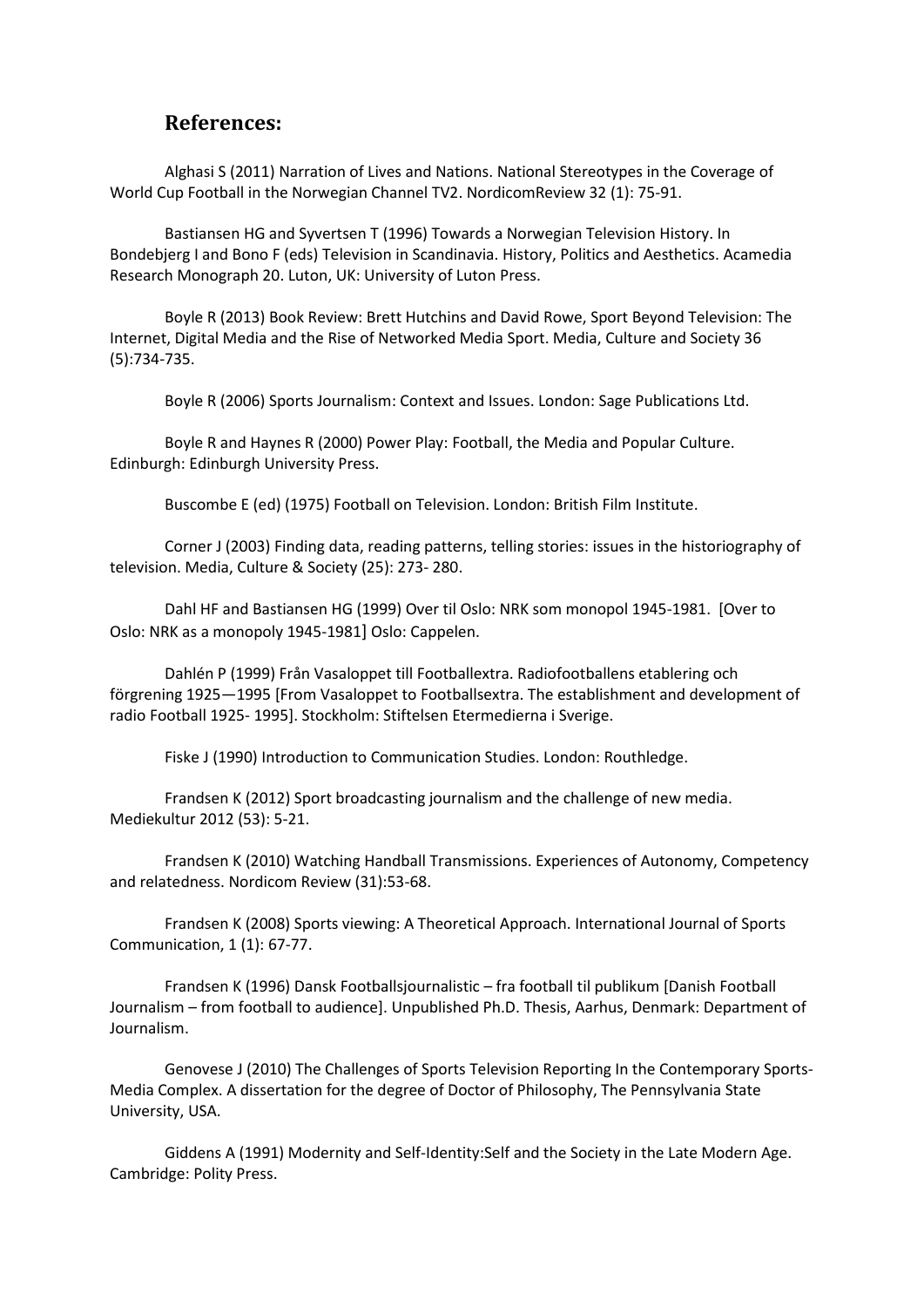Goldlust J (1987) Playing for keeps: Sport, the media and society. Melbourne:Longman Cheshire.

Helland K (2003) Football, medier og journalistikk – Med fotballandslaget til EM [Football, Media and Journalism – Going with the Norwegian Football Team to Euro 2000]. Bergen, Norway: Fagbokforlaget.

Horky T and Stelzner B (2013) Sports reporting and journalistic principles. In Pedersen PM(ed) Handbook of Sport Communication. London: Routledge, 118-137.

Hutchins B and Rowe D (2014) Sport Beyond Television: The Internet, Digital Media and the Rise of Networked Media Sport. London: Routledge.

Marriott S (1996) Time and time again: 'live' television commentary and the construction of replay talk. Media, Culture & Society, 18: 69-86.

Merkel U (1994) Germany and the World Cup: Solid, reliable, often undramatic – but successful. In Sugden J and Tomlinson A (eds) Hosts and champions: Soccer, culture, national identities and the USA World Cup (pp. 93-118), London: Ashgate Publishing.

Morse M (1983) Sport on Television: Replay and Display. In Kaplan A (ed) Regarding Television: Critical Approaches. Los Angeles: American Film Institute.

Pedersen PM (ed) The Routledge Handbook of Sport Communication. London: Routledge.

Reimer B (2002) Uppspel. Den svenska TV-footballens historia [Re-Play. The History of Football on Swedish Television]. Stockholm: Prisma.

Rossavik F (2007) Stikk I strid. Ein Biograf om Einar Førde. [On the contrary. A biography of Einar Førde]. Oslo: Spartacus.

Rowe D (2003) Sport, culture and the media. Buckingham: Open University Press.

Scannell P (2014) Television and the meaning of *live*. Cambridge: Polity Press.

Schultz B and Wei W (2013) Sports broadcasting: History, technology and implications. In Pedersen PM (ed) The Routledge Handbook of Sport Communication. London: Routledge, 137-145.

Schultz M and Hernes T (2013) A Temporal Perspective on Organizational Identity. Organization Science 24(1): 1–21.

Scott OKM, Hill B and Zakus DH (2012) When the home team is not featured: Comparison of two television network commentaries during broadcasts of the 2006 FIFA World Football Cup. Sport Management Review 15:23-32.

Author removed (1999) xxxxxx

Tudor A (2013) World Cup Worlds: Media Coverage of the Soccer World Cup 1974 to 2002. In Raney AA and Bryant J (eds) Handbook of Sports and Media. London: Routledge, 232-246.